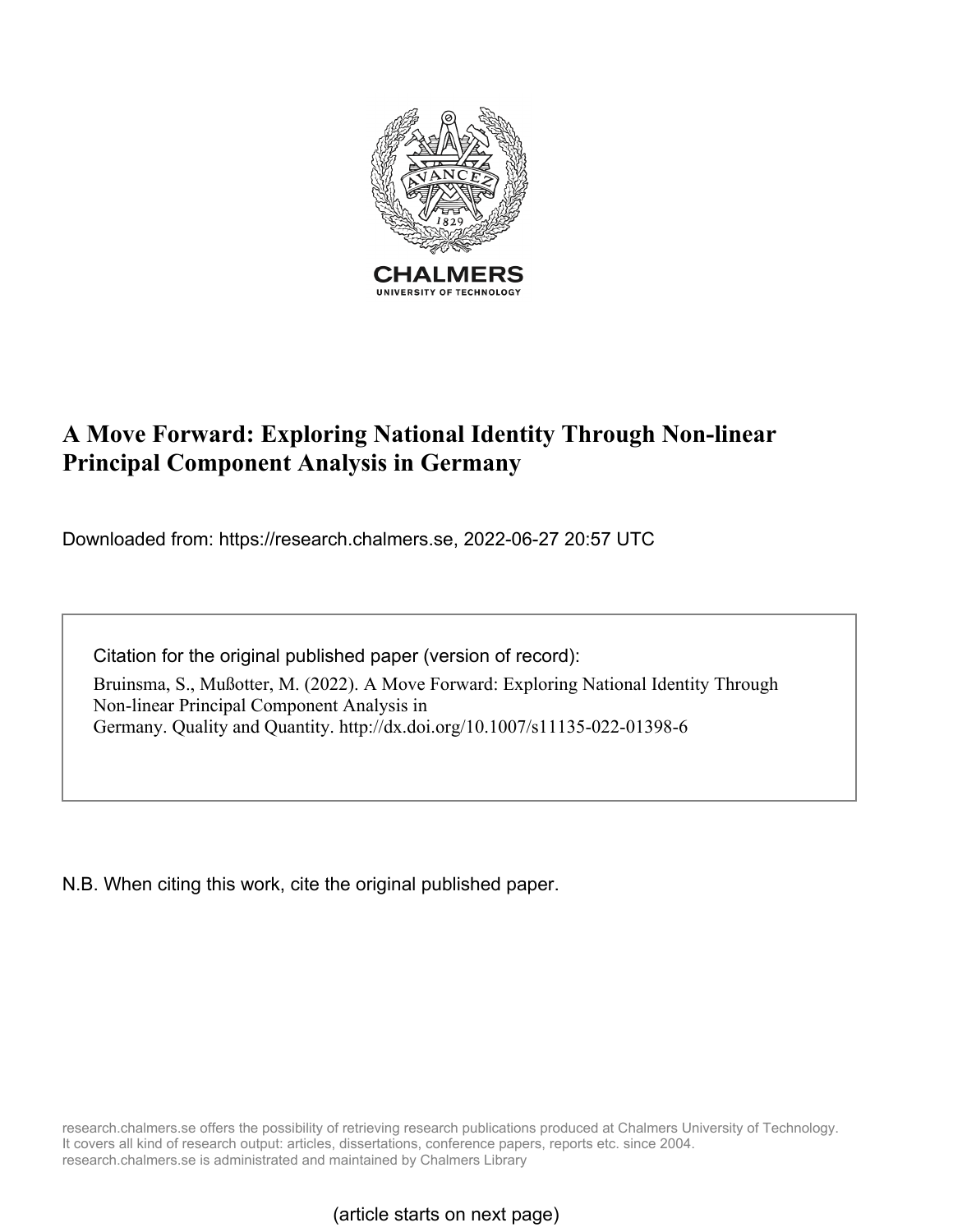

## **A Move Forward: Exploring National Identity Through Non‑linear Principal Component Analysis in Germany**

**Bastiaan Bruinsma1 · Marlene Mußotter[2](http://orcid.org/0000-0002-6091-7326)**

Accepted: 1 April 2022 © The Author(s) 2022

### **Abstract**

In research on national identity, scholars have developed a wide variety of approaches to measure and better understand this ubiquitous yet complex concept. To date, most of these approaches have been theory-driven, while only a very few have been data-driven. In this article, we aim to contribute to the latter by introducing a new data-driven method that has not been applied yet—that of non-linear principal component analysis (NLPCA). In contrast to other commonly used methods such as factor analysis, NLPCA distinguishes itself by making relatively few assumptions about the data and by allowing for greater fexibility when discovering underlying dimensions of such a complex concept as national identity. Drawing on the 2013 ISSP National Identity module, our analysis focuses on the case of Germany, also taking into account Western and Eastern Germany. Running an NLPCA, we fnd four dimensions that cover the multidimensionality of national identity: nationalistic attitudes, national pride and attachment, cosmopolitan beliefs, and membership criteria defning national belonging. This article contributes to the empirical debate on measuring national identity by suggesting a new and fexible methodological approach that better grasps the concept's complexity and which we believe can move empirical research on national identity forward in and beyond Germany.

**Keywords** National identity · Measures · ISSP · Non-linear principal component analysis · Germany

### **1 Introduction**

In recent years, a growing body of research on national identity has emerged (e.g. Hjerm [1998;](#page-18-0) Miller [2000](#page-19-0); Li and Brewer 2004; Huddy and Khatib [2007;](#page-18-1) Kunovich [2009](#page-18-2); Theiss-Morse [2009](#page-19-1); Ariely [2011,](#page-16-0) [2019](#page-17-0), [2020;](#page-17-1) Wright et al. [2012;](#page-19-2) Schildkraut [2014](#page-19-3); Hanson and

 $\boxtimes$  Bastiaan Bruinsma sebastianus.bruinsma@chalmers.se Marlene Mußotter marlene.mussotter@uni-passau.de

<sup>&</sup>lt;sup>1</sup> Department of Computer Science and Engineering, Chalmers University of Technology, 412 96 Göteborg, Sweden

<sup>&</sup>lt;sup>2</sup> University of Passau, Dr. Hans-Kapfinger-Straße 14b, 94032 Passau, Germany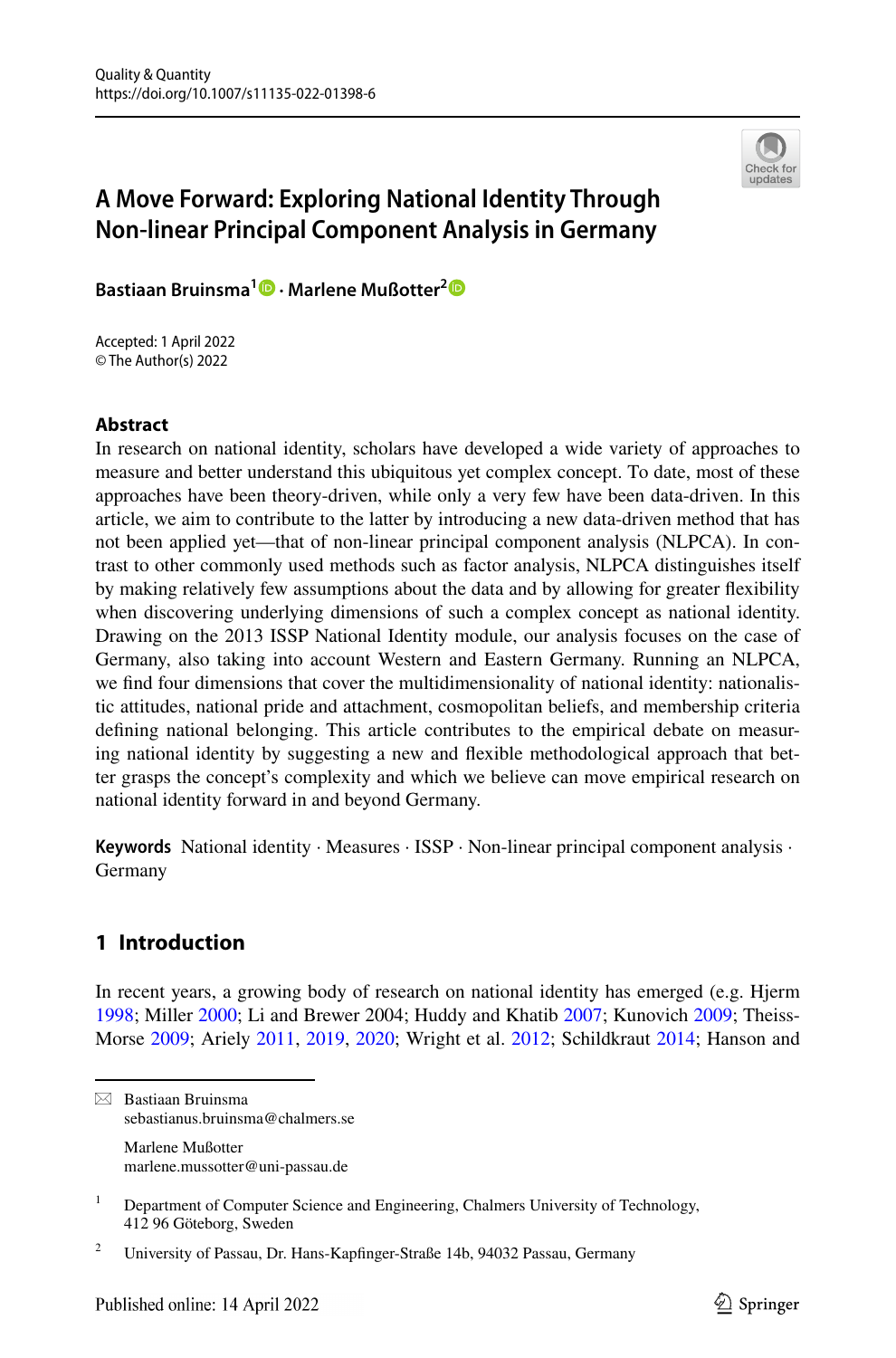O'Dwyer [2018;](#page-18-3) Mader et al. [2020](#page-18-4); Gustavsson and Stendahl [2020](#page-18-5); Bochsler et al. [2021](#page-17-2)) that seeks to tap this ubiquitous yet complex concept. Put diferently, the "glue" that presumably holds societies together in times of growing polarisation (e.g. Miller and Ali [2014\)](#page-19-4) has become a major feld in the empirical social sciences.

Yet, despite this vast scholarship, there is little agreement on the particular meaning of national identity as such. While some defne it as "a subjective and internalized sense of belonging to the nation" (Huddy and Del Ponte [2019](#page-18-6), p. 39; see also Hjerm [1998](#page-18-0)) or as an awareness of afliation to the nation (Keane [1994\)](#page-18-7), others regard it as a construct encompassing "national boundaries and attachment to the nation" (e.g. Ariely [2020](#page-17-1), p. 3) or simply as a type of attachment to the nation (e.g. Li and Brewer [2004;](#page-18-8) Ariely and Davidov [2012](#page-17-3)). In addition, some conceive of it as an "individual's intensity to positive attachments towards his/her nation" (Carey [2002,](#page-17-4) p. 391). Interestingly, and departing from the defnitions described, scholars such as Dekker et al. ([2003,](#page-17-5) p. 347) do not even use the term but prefer speaking of "national feeling", that is, "the feeling of belonging to one's own people and country". Seeking to clarify this complexity, following the social identity theory of Tajfel and Turner ([1986\)](#page-19-5), scholars such as Citrin et al. ([2001\)](#page-17-6) advocate for a triad consisting of self-categorization, afect, and normative content by which national identity is marked. Focusing on the content dimension, a dominant strand of literature draws on the dichotomy between civic and ethnic national identity (e.g. Jones and Smith [2001;](#page-18-9) Kunovich, [2009](#page-18-2); Berg and Hjerm [2010](#page-17-7); Wright [2011](#page-19-6); Ha and Jang [2015;](#page-18-10) Filsinger et al. [2020;](#page-17-8) for the distinction between ethnic and civic citizenship see Reeskens and Hooghe [2010\)](#page-19-7), which has been originally made popular by Kohn contraposing two diferent ideal types of nationalism, i.e. ethnic and civic nationalism [\(1944](#page-18-11); see also Gellner [1983](#page-17-9); Brubaker [1992;](#page-17-10) for a critique see e.g. Hjerm [1998](#page-18-0); Yack [1999](#page-19-8); Kymlicka [2001](#page-18-12); Kuzio [2002;](#page-18-13) Brubaker [2004;](#page-17-11) Shulman [2002;](#page-19-9) Wright et al. [2012](#page-19-2); Tamir [2019](#page-19-10)). Likewise, similar, yet slightly diferent typologies of national identity such as national attachment, national pride, critical versus uncritical patriotism, and civic versus cultural conceptions of identity (Miller and Ali [2014](#page-19-4)), on the one hand, and national attachment, national pride, national chauvinism, and normative conceptions of national identity (Gustavsson and Stendahl [2020](#page-18-5)), on the other hand have been suggested. In contrast, political psychologists mainly draw on the distinction between patriotism and nationalism (e.g. Kosterman and Feshbach [1989;](#page-18-14) Mummendey et al. [2001](#page-19-11); Blank and Schmidt [2003;](#page-17-12) de Figueiredo and Elkins 2003; Li and Brewer [2004;](#page-18-8) Huddy and Khatib [2007;](#page-18-1) Kemmelmeier and Winter [2008;](#page-18-15) Davidov [2009;](#page-17-13) Latcheva [2011;](#page-18-16) Ariely [2020;](#page-17-1) Hierro and Rico [2019;](#page-18-17) for critical remarks on this dichotomy see e.g. AUTHOR 2021; for the distinction between patriotism and chauvinism see Citrin et al. [2001\)](#page-17-6). Though all these categorizations have been valuable contributions to our understanding of national identity, the concept remains ambiguous and difficult to grasp. The only common denominator scholars seem to agree upon is its multidimensional nature and the challenge in properly approaching it (e.g. Abdelal et al. [2006](#page-16-1); Latcheva [2011;](#page-18-16) Helbling and Reeskens [2016;](#page-18-18) Ariely [2020](#page-17-1); Filsinger et al. [2020](#page-17-8); Bochsler et al. [2021\)](#page-17-2).

Empirically, this lack of conceptual clarity is mirrored in a multitude of measures. A dominant strand of the literature operationalizes this concept by means of the importance of possessing certain membership criteria, i.e. ascriptive and elective traits, such as citizenship (e.g. Blank and Schmidt [2003\)](#page-17-12), nationality (Mummendey et al. [2001](#page-19-11); Huddy and Khatib [2007\)](#page-18-1), language, ancestry, religion, or respecting the law (Hjerm [1998](#page-18-0); Berg and Hjerm [2010;](#page-17-7) Ha and Jang [2015](#page-18-10); Helbling and Reeskens [2016](#page-18-18); Hanson and O'Dwyer [2018;](#page-18-3) Mader et al. [2020;](#page-18-4) Ariely [2020](#page-17-1); Filsinger et al. [2020](#page-17-8)). In contrast, another line of research taps national identity by means of pride (e.g. Elkins and Sides [2007;](#page-17-14) Johnston et al. [2010](#page-18-19)), while another one operationalizes it by means of "closeness" to the nation (e.g. Huddy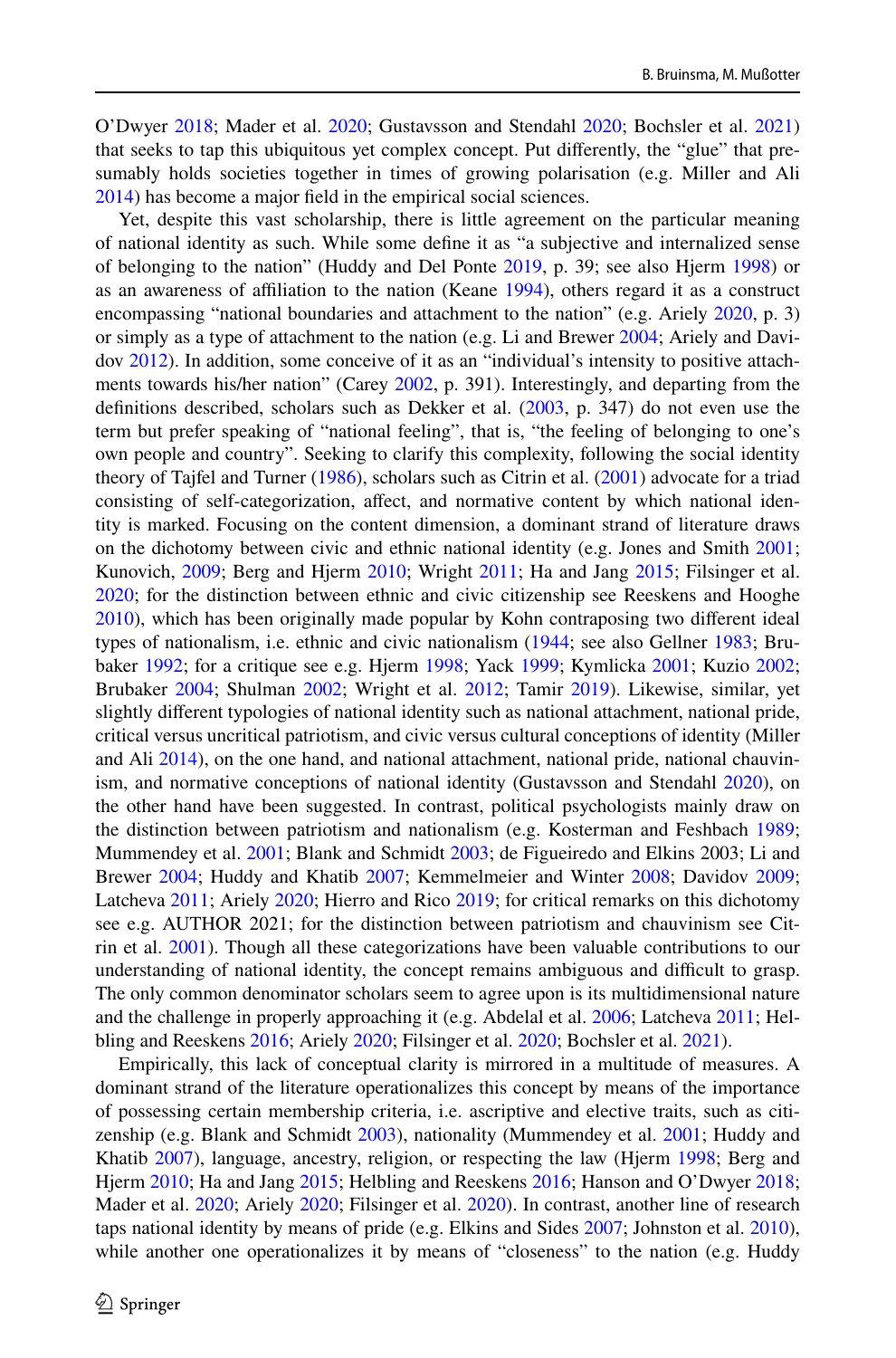and Khatib [2007](#page-18-1); Choi et al. [2021\)](#page-17-15). What is more, it is also far from uncommon to employ these closeness items to measure both national identity and related, yet fundamentally distinct concepts such as patriotism (e.g. Huddy and Del Ponte [2019](#page-18-6) on national identity; Citrin et al. [2001](#page-17-6) and Ariely [2020](#page-17-1) on patriotism), further muddying the waters.

Seeking to provide more analytical clarity in this discourse, this article makes three contributions to empirical scholarship on national identity. First, going beyond existing studies dealing with the measurement of this concept (e.g. Bostock and Smith [2001;](#page-17-16) Latcheva [2011;](#page-18-16) Wright et al. [2012](#page-19-2)), we introduce a novel methodological approach by which one can better grasp the multidimensionality of national identity and which we believe can move empirical research in that feld forward. Thus, we explicitly focus on the measurement of national identity itself, and do not, for instance, build on other literature strands that mainly investigate the impact of national identity on other political attitudes (e.g. Hjerm [1998;](#page-18-0) Blank and Schmidt [2003](#page-17-12); Huddy and Khatib [2007](#page-18-1); Kunovich [2009;](#page-18-2) Berg and Hjerm [2010;](#page-17-7) Miller and Ali [2014;](#page-19-4) Gustavsson and Stendahl [2020;](#page-18-5) Mader et al. [2020](#page-18-4)) or the relationship with other kinds of identities such as ethnic identities (e.g. Masella, [2013;](#page-18-20) Citrin and Sears, [2014;](#page-17-17) Molina et al. [2015](#page-19-12); Choi [2021\)](#page-17-18). We contend that both the conceptual and the methodological inconsistencies by which the extant scholarship is marked mainly result from pursuing a deductive approach based on unspecifc concepts and unclear theories. Thus, in order to contribute to addressing these challenges, we ofer an alternative way by conducting a data-driven approach that has not been applied yet: a non-linear principal component analysis (NLPCA). To date, only a very few studies have relied on a similar, that is an inductive, approach to national identity by running a latent class analysis (e.g. Alemán and Woods [2018](#page-16-2); Ditlmann and Kopf-Beck [2019](#page-17-19)). However, in contrast to these scholars, to our knowledge, this is the frst study in that feld that uses NLPCA.

Second, this investigation is distinct from existing accounts in that it does not consider only specifc items that, for instance, revolve solely around the importance of certain membership criteria such as the meaning of ancestry or language (e.g. Hjerm [1998;](#page-18-0) Kunovich [2009;](#page-18-2) Ha and Jang [2015](#page-18-10); Helbling and Reeskens [2016](#page-18-18); Ariely [2020](#page-17-1)) or rest on a single item concerning the closeness one feels towards the nation (e.g. Huddy and Del Ponte [2019;](#page-18-6) Gustavsson and Stendahl [2020](#page-18-5)). Instead, we integrate 58 variables of the ISSP 2013 item battery in the analysis in order to better cover the multidimensionality of the concept. To our knowledge, there is just one similar study on nationalism, by Bonikowksi [\(2017](#page-17-20)), that included 23 variables of the ISSP in a latent class analysis. Yet, while insightful and valuable, we seek to go beyond this study in three ways: frst, we apply NLPCA which allows for much greater fexibility, making fewer assumptions than LCA. Second, we integrate 58 and thus more items in our analysis. Lastly, we investigate the multidimensionality of national identity, i.e. national belonging and attachment, and thus a fundamentally distinct concept than nationalism, commonly defined as the idealisation of one's nation.<sup>1</sup>

Third, we concentrate on Germany and thus investigate a case that—apart from very few exceptions (e.g. Mader et al. [2020](#page-18-4))—has not been covered at large in previous scholarship. To date, aside from the investigations of Ditlmann and Kopf-Beck [\(2019](#page-17-19)), both inductive-oriented studies (e.g. Alemán and Woods [2018](#page-16-2)) and deductive-oriented studies

<span id="page-3-0"></span><sup>&</sup>lt;sup>1</sup> At this point, it is important to mention that we refer here to the most predominant line of research in political psychology, conceiving of nationalism as the idealisation of one's nation. Yet, given the vast scholarship on nationalism, we are well aware that there are myriad of defnitions of nationalism in other research traditions (see e.g. Gellner [1983,](#page-17-9) Kohn [1944](#page-18-11); Billig [1995;](#page-17-21) Bonikowki [2017;](#page-17-20) Choi [2021](#page-17-18); Choi [2022\)](#page-17-22).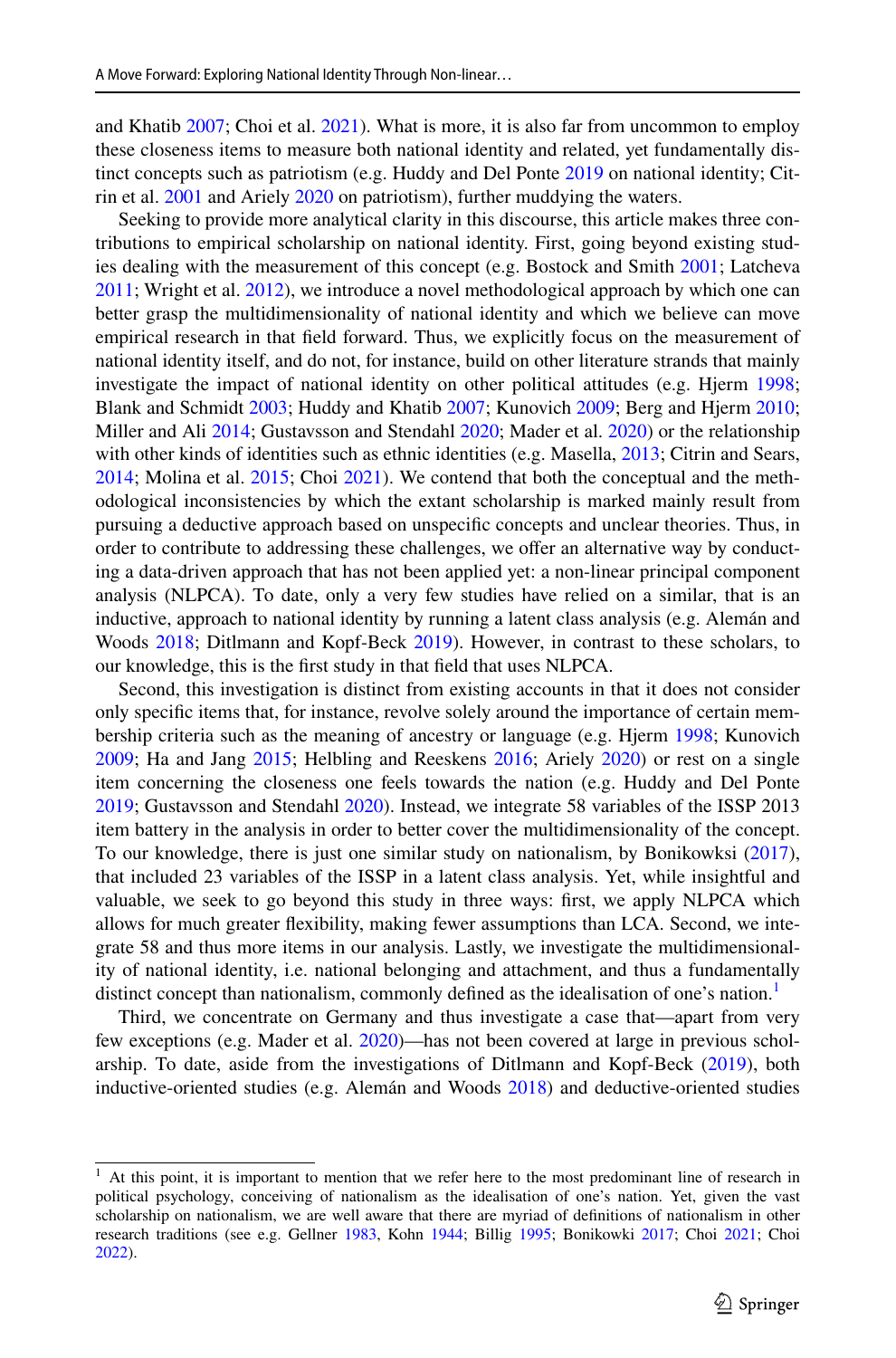(e.g. Hjerm [1998](#page-18-0); Kunovich [2009;](#page-18-2) Reeskens and Hooghe [2010](#page-19-7); Miller and Ali [2014](#page-19-4); Helbling and Reeskens [2016;](#page-18-18) Ariely [2019,](#page-17-0) [2020](#page-17-1); Huddy and DelPonte [2019](#page-18-6); Choi et al. [2021\)](#page-17-15) were cross-country analyses. In terms of single-country analyses, most articles have focused on the US (e.g. Citrin et al. [2001;](#page-17-6) Li and Brewer 2004; Huddy and Khatib [2007;](#page-18-1) Theiss-Morse [2009;](#page-19-1) Wright et al. [2012;](#page-19-2) Schildkraut [2014](#page-19-3); Molina et al. [2015;](#page-19-12) Hanson and O'Dwyer [2018](#page-18-3)), or other countries such as South Korea (e.g. Ha and Jang [2015](#page-18-10)) or Spain (e.g. Hierro and Rico [2019](#page-18-17)). The case of Germany is particularly special in many respects: First, previous scholarship has shown that Germans have a rather complicated relationship towards their country which is mainly caused by the atrocities of World War II committed under the national socialist regime, resulting, amongst other things, in a comparatively low degree of nation-related attitudes, i.e. national pride or nationalism (e.g. Blank and Schmidt [2003;](#page-17-12) Miller-Idriss and Rothenberg [2012](#page-19-13); Miller and Ali [2014](#page-19-4); Ditlmann and Kopf-Beck [2019\)](#page-17-19). Second, Germany has undergone a remarkable transition from a primarily ethnic to a more civic conception of nationhood (e.g. Bonikowski [2017;](#page-17-20) Ditlmann and Kopf-Beck [2019;](#page-17-19) Mader et al. [2020;](#page-18-4) Filsinger et al. [2020](#page-17-8)). While the latter is still the predominant narrative of the nation, both notions co-exist and are articulated in public discourse, as in most other countries. Third, Germany is also an interesting case insofar as it was once divided and later on reunifed in the early 1990s. Also, accounting for the diferences in both political and cultural terms between Eastern and Western Germany, we not only investigate Germany as a whole but also take this divide into consideration, underscoring the context sensitivity of our analysis.

This article will proceed as follows. First, we will briefy present the existing various measurement approaches and highlight their empirical shortcomings. Second, we will describe the main idea of NLPCA and stress its advantages in comparison to other commonly used methods such as principal component analysis (PCA) or factor analysis (e.g. Citrin et al. [2001;](#page-17-6) Kunovich [2009](#page-18-2); Latcheva [2011;](#page-18-16) Ariely [2011](#page-16-0); [2020;](#page-17-1) Ha and Jang [2015;](#page-18-10) Filsinger et al. [2020;](#page-17-8) Mader et al. [2020\)](#page-18-4). Third, we will report the results of our analysis and the degree to which they relate to the concept of national identity as it is currently used. In addition, we will provide an empirical application of our results, studying various relationships between national identity and several socio-demographic variables. After discussing the broader relevance of our fndings, we will close with two major suggestions aimed to improve future empirical research on national identity.

#### **2 Current measures of national identity**

Seeking to structure the multitude of operationalizations in the extant literature, we identify four diferent approaches (Table [1](#page-5-0)):

#### **2.1 Importance of membership criteria**

A dominant line of research employs items tapping the importance of certain membership criteria defning the national boundaries (e.g. Blank and Schmidt [2003;](#page-17-12) Kunovich [2009](#page-18-2); Berg and Hjerm [2010](#page-17-7); Ha and Jang [2015;](#page-18-10) Helbling and Reekens [2016;](#page-18-18) Hanson and O'Dwyer [2018;](#page-18-3) Ariely [2020;](#page-17-1) Mader et al. [2020](#page-18-4); Filsinger et al. [2020](#page-17-8)). As such, Blank and Schmidt ([2003,](#page-17-12) p. 296) defne national identity as the "importance of national afliation as well as the subjective signifcance of an inner bond with the nation" and apply items asking how important it is for someone to be a citizen of the Federal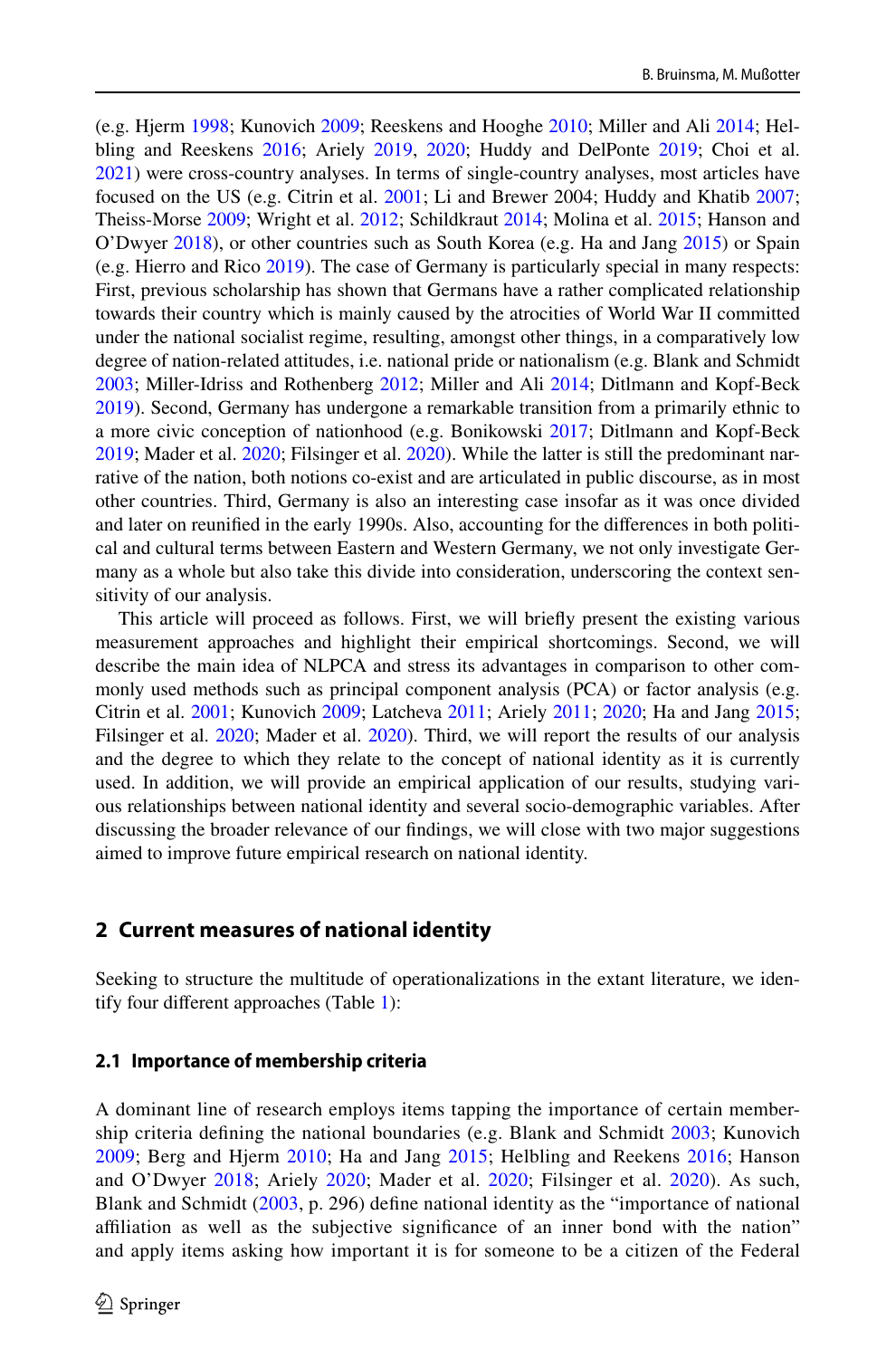|                 | indicators                                                                                                                                                                                                                                       | Studies                                                                                                                          |
|-----------------|--------------------------------------------------------------------------------------------------------------------------------------------------------------------------------------------------------------------------------------------------|----------------------------------------------------------------------------------------------------------------------------------|
| nportance       |                                                                                                                                                                                                                                                  | Ariely (2020), Helbling and Reeskens (2016), Latcheva (2011), Huddy<br>and Khatib (2007), Mader et al. (2020)                    |
| Pride           |                                                                                                                                                                                                                                                  | Johnston et al. (2010), Elkins and Sides (2007), Carey (2002)                                                                    |
| <b>Joseness</b> |                                                                                                                                                                                                                                                  | Ariely and Davidov (2012), Huddy and Khatib (2007), Choi et al. (2021)                                                           |
| Other           | Important to have been born in [COUNTRY]<br>Important to have [COUNTRY'S] ancestry<br>Important to be a Christian<br>Important to eachristian<br>Important to respect [COUNTRY'S] laws<br>How proud are you of your country?<br>How proud are yo | Hierro and Rico (2019), Ariely (2020), Huddy and Khatib (2007),<br>Molina et al. (2015), Fleischmann et al. (2019), Carey (2002) |

<span id="page-5-0"></span>Table 1 Overview of the four deductive approaches to measure national identity **Table 1** Overview of the four deductive approaches to measure national identity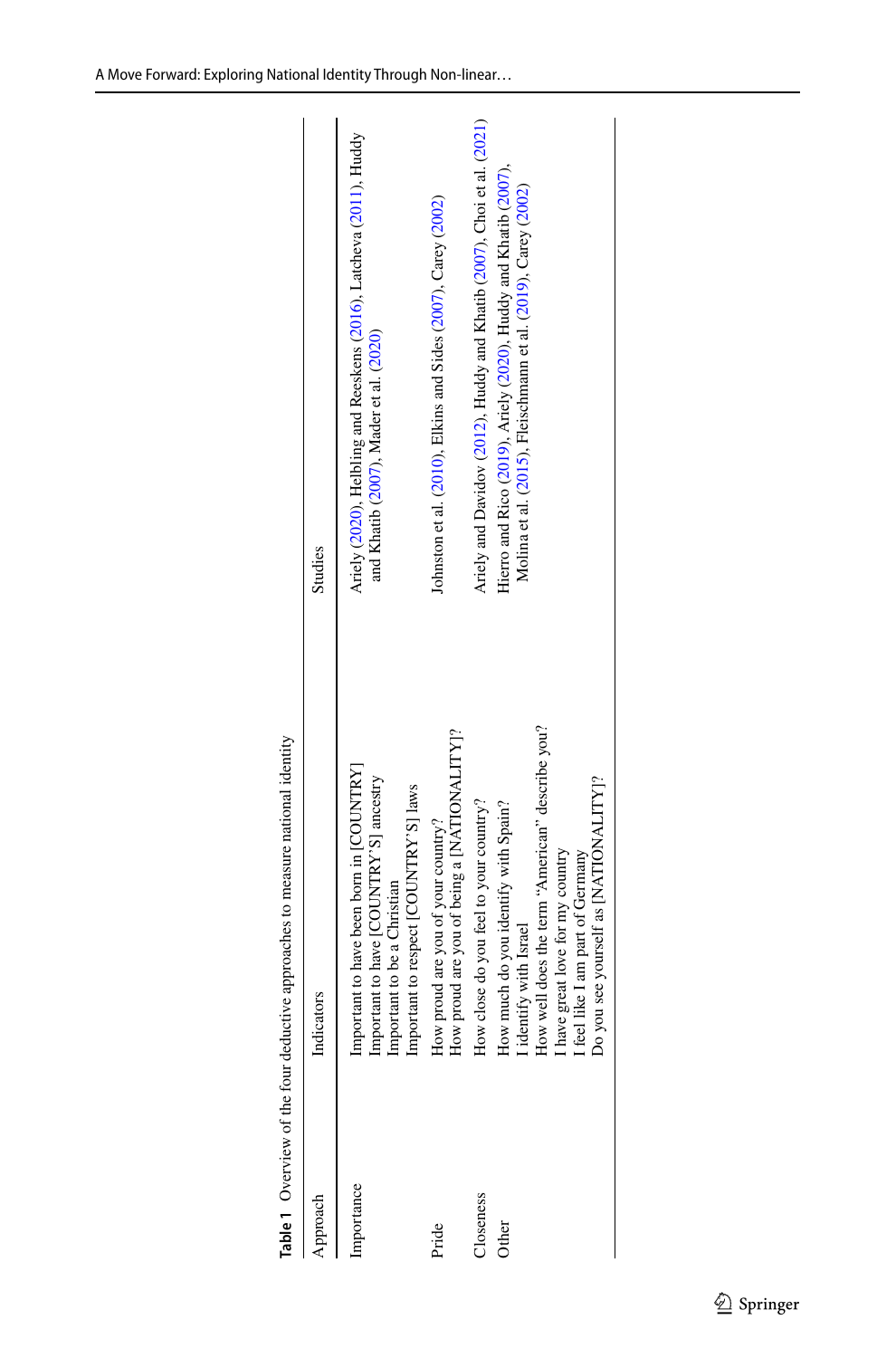Republic of Germany, to possess German citizenship, and to have "inner ties" with Germany. In a similar vein, Helbling and Reeskens ([2016](#page-18-18), p. 746) assess the "criteria individuals use as 'symbolic boundaries' (…) to distinguish 'us' from 'them"'. Drawing on the ethnic-civic dimension, they use various indicators to see how important it is for someone to have certain membership criteria such as the importance of place of birth, citizenship, ancestry, religion, the ability to speak the language, and the respect for laws. In addition, they ask if someone "feels" their nationality and whether they have lived in the country for a long time. Finally, scholars such as Huddy and Khatib ([2007](#page-18-1)) and Johnston et al. ([2010\)](#page-18-19) consider national identity as a type of social identity and investigate how "important" it is to be their nationality (here either American or Canadian).

#### **2.2 Pride**

Another approach measures national identity by means of pride. For instance, Elkins and Sides [\(2007\)](#page-17-14) defne national identity as a kind of "loyalty to a nation-state in a very general sense", and they apply a single item known as the general national pride (GNatPr) item, asking, "How proud are you of being [ NATIONALITY]?". Likewise, scholars such as Shayo ([2009](#page-19-14)), use the same logic. In a similar vein, some studies such as the one of Pehrson et al. [\(2009;](#page-19-15) for similar approaches see also Carey [2002\)](#page-17-4) combine the general national pride item with another item relating to closeness. Yet, despite its widespread usage, this item entails some shortcomings worth mentioning: To begin with, Ha and Jang ([2015](#page-18-10)) provide evidence that national identity and pride are related, yet distinct concepts. Put diferently, one can identify with one's nation but does not necessarily need to express pride in it, and vice versa. Moreover, recent work has suggested that national identity is, by defnition, not based on pride but is also constituted by collective memories people feel ashamed of (Choi et al. [2021](#page-17-15)). On a more general note, Meitinger ([2018,](#page-18-21) p. 428) criticises the "vagueness" of the national pride item, indicating that it is a questionable indicator for measuring national identity (for a further discussion see Miller and Ali [2014](#page-19-4)). In light of this equivocation, scholars such as Dekker et al. ([2003](#page-17-5)) advocate for distinguishing pride and national identity. Likewise, Smith and Kim [\(2006\)](#page-19-16) see pride as a consequence rather than as an indicator for someone's national identity.

#### **2.3 Closeness**

Conceiving of national identity as a means of "[…] being similar to some people and dif-ferent (in perceived or actual terms) from others" (Hjerm [1998,](#page-18-0) p. 452), i.e. feeling closer to co-nationals than to others (e.g. Triandafyllidou [1998\)](#page-19-17), national identity is often measured by asking for the degree of how close someone feels towards his or her nation (e.g. Huddy and Khatib [2007;](#page-18-1) Huddy and Del Ponte [2019](#page-18-6); Choi et al. [2021\)](#page-17-15). Likewise, Transue ([2007\)](#page-19-18) approaches national identity by looking at how well one identifes with a certain group of people and asks respondents how "close" they feel to other Americans to gauge their degree of identity. Yet, when looking at these measures more closely, it is far from uncommon to see this item being used for measuring related, yet distinct concepts such as patriotism (e.g. Citrin et al. [2001](#page-17-6); Ariely [2020\)](#page-17-1) or national attachment (e.g. Gustavsson and Stendahl [2020](#page-18-5)), blurring the meanings of these three constructs.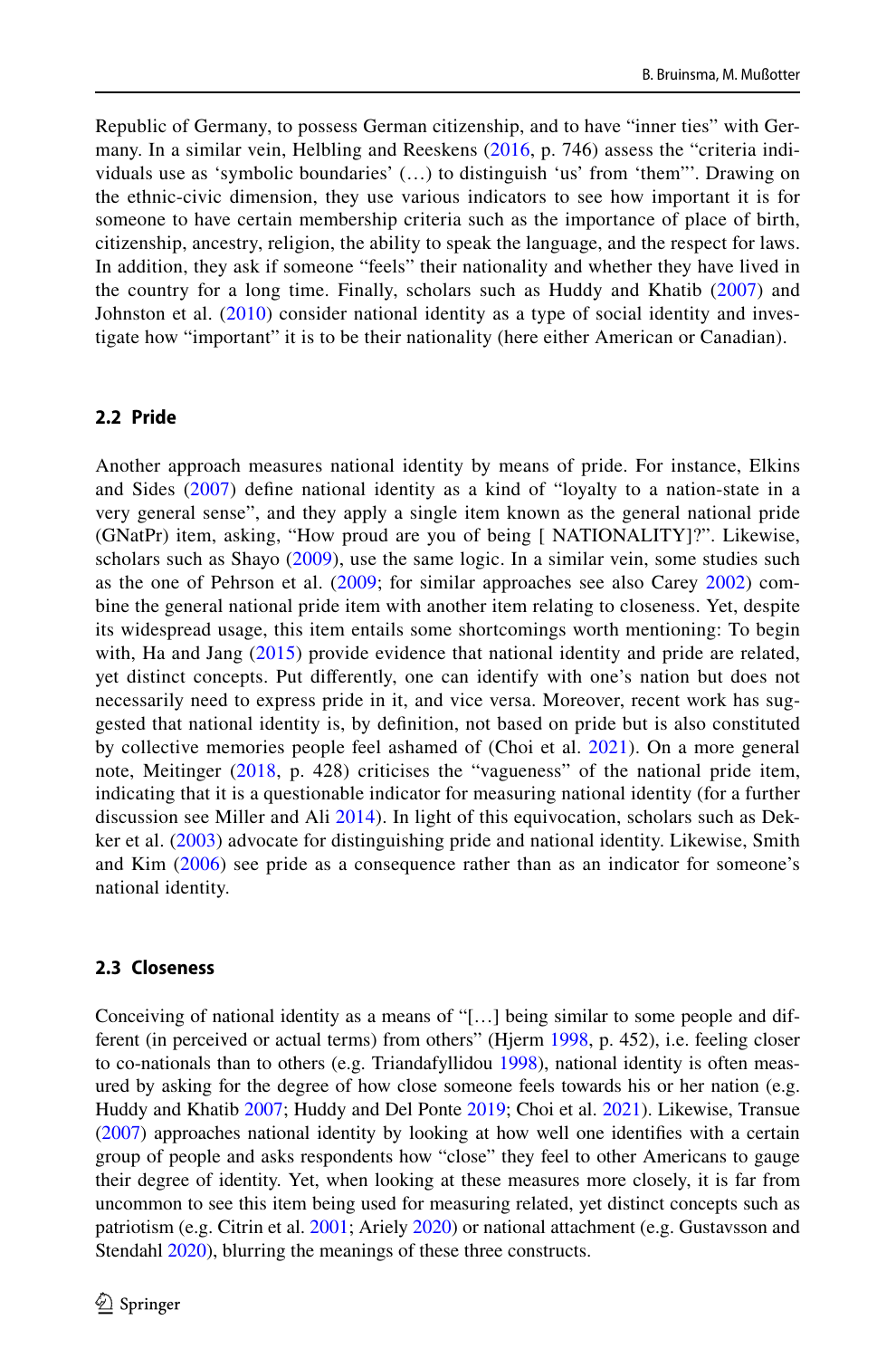#### **2.4 Single items and mixed items**

Apart from these three approaches, a wide array of studies use only a single indicator to measure someone's national identity. For instance, Hierro and Rico ([2019\)](#page-18-17) simply ask respondents to what degree they identify with their country (in their case, Spain). Apart from such single-item approaches, national identity is commonly measured with a limited number of diferent items. For instance, following Kosterman and Feshbach's scale of patriotism  $(1989)$  $(1989)$ , Molina et al.  $(2015)$  $(2015)$  use the following items: "I have a great love for my country"; "I fnd the sight of the American fag very moving"; "I am proud to be an American"; and "I feel very warmly toward my country". However, in doing so, they tend to confate national identity and patriotism, underscoring the lack of conceptual clarity by which this line of research is marked (for a discussion on the distinction between national identity and patriotism see Theiss-Morse [2009](#page-19-1)). In a similar vein, Fleischmann et al. [\(2019](#page-17-23)) use items referring to both "belonging" to a country and the "feeling" of being a part of the country.

Given this multitude of measures, one can preliminary conclude that "[…]no single measure has become dominant in the feld of national identity" (Miller and Ali [2014,](#page-19-4) p. 244). In light of the high amount of disagreement on its operationalization, we claim that national identity is a multifaceted concept that cannot be neatly captured with a few items. Dealing with this complexity, we therefore feel the need for employing a method that can reveal the various underlying dimensions with the lowest number of restrictions possible. Seeking to fulfl these requirements, this study applies a data-driven approach using NLPCA.

### **3 The creation and the original ideas behind the national identity module of the ISSP**

In this study, we draw on the 2013 "National Identity" module of the ISSP (ISSP Research Group [2015\)](#page-18-22), one of the most famous and most often used datasets in the feld of national identity, covering a wide range of questions about the nation and thus of our object of investigation. The ISSP is a cross-national survey based on representative samples from over 30 countries, which has been administered annually since 1985.

Given the inductive nature of our procedure, and ensuring a context sensitive approach, it is important to be aware of the original ideas and assumptions that formed the creation of the ISSP. Thus, most importantly, prior to administering the frst ISSP wave in 1995, the survey designers failed to agree on a common defnition of national identity. What is more, various methodological issues occured, leading to possible "moral, ethical and political problems" (Svallfors [1996,](#page-19-19) p. 131). As a result, while being frst proposed in 1990, the ISSP sufered from a high amount of uncertainty still in 1994. In line with the conceptual dissent, items referring to symbols such as raising the fag or singing the national anthem were eliminated, underscoring the disagreement among the designers on a common list of indicators. Lastly, the fnal module encompassed around 70 items covering seven sub-felds of national identity: localism, national identity, globalism, minorities and immigration, special demographics, standard demographics, and European integration (Svallfors [1996](#page-19-19)). Notably, the second sub-feld—also called national identity—was intended to fnd out "who" makes a nation (Svallfors [1996](#page-19-19), p. 132). Given this wide variety of items, scholars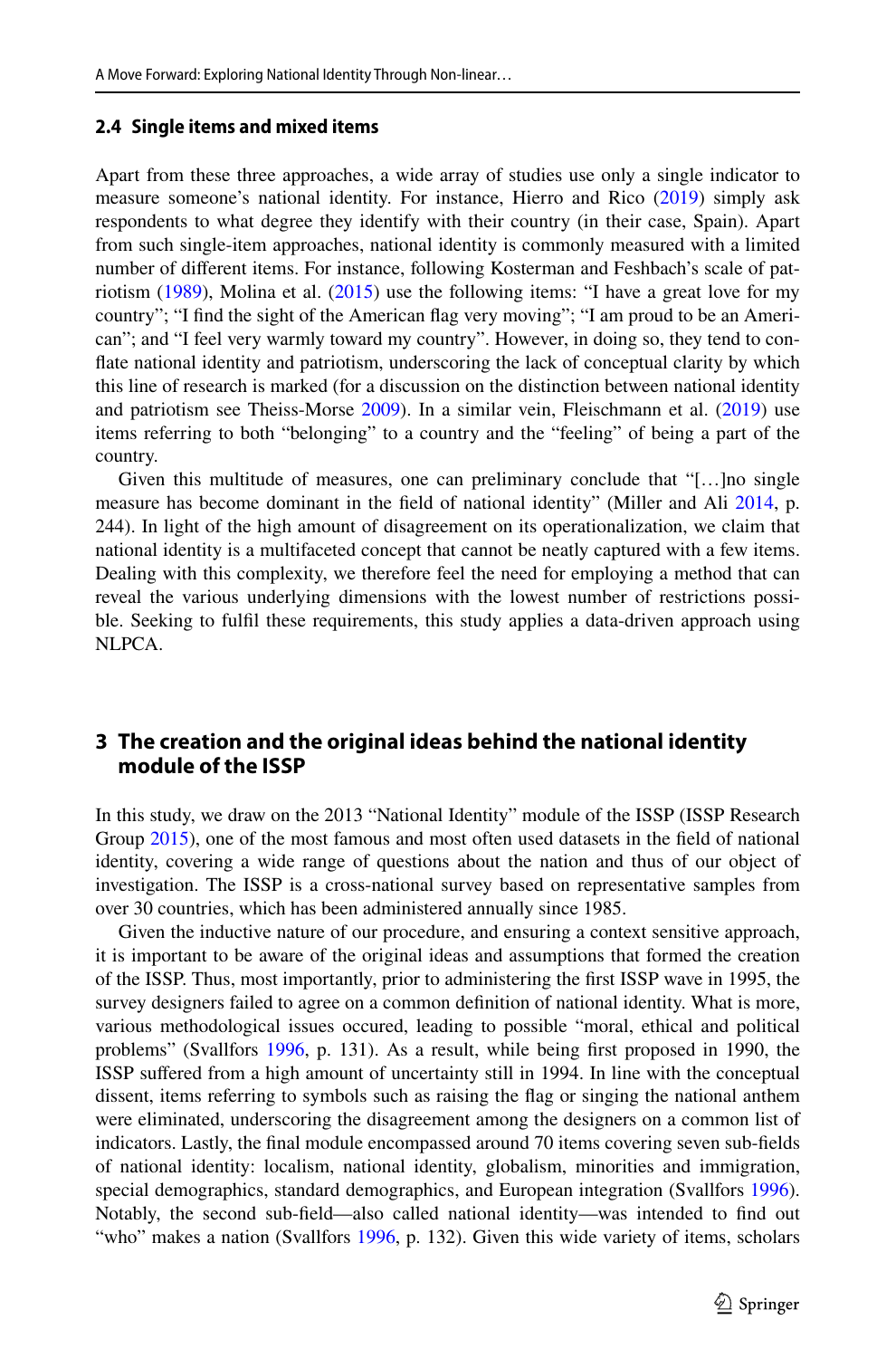have used this module to measure concepts the module neither intended to cover nor its designers originally had in mind (Heath et al. [2009](#page-18-23), p. 296), such as patriotism and xenophobia (e.g. Ariely [2020\)](#page-17-1).

### **4 Data**

Drawing on the 2013 "National Identity" module of the ISSP for the case of Germany, we aimed to run a context-sensitive analysis. That is, we not only focused on Germany as a whole but also took into account both Western and Eastern Germany, resulting in the creation of three versions of the data set: one for the country as a whole containing 1716 respondents, and two for Western and Eastern Germany, with 1183 and 533 respondents respectively. Note though, that we choose Germany in this paper solely for illustrative purposes—the proposed method holds as well for other countries. Thus, we also carried out a time series cross sectional analysis on six countries—Germany, Spain, Great Britain, Ireland, Norway and Sweden—covering a time period between 1995 and 2013. Here, we found that NLPCA can yield useful scales for these cases as well (see further Appendix A).

### **5 Method: non‑linear principal component analysis**

To reveal the underlying structure of our data, it is necessary to reduce the number of dimensions it contains. To do so, we look at the relationships among all the dimensions that are present in the data and see if we can combine and reduce them to a smaller number. The new dimensions we create in this way are then known as latent dimensions that underlie our data.

### **5.1 Background: Why NLPCA?**

One of the most common ways to fnd these latent dimensions is by running a PCA. Yet, while useful and popular, PCA makes several assumptions that are often overlooked or even violated. For instance, the data is required to be at least an interval level of measurement or higher. However, in the social sciences, we are confronted with a categorical (nominal or ordinal) level of measurement in most cases. Dealing with these assumptions, scholars often treat such data as if it were numerical, assuming that both categories have the correct order and that the distances between them are equal. Yet, there is no guarantee that this is the case, making the application of PCA rather questionable (Blasius and Thiessen [2012\)](#page-17-24). In addition, regular PCA rests on the premise that there are solely linear relationships between the variables. However, there is no reason that this assumption is fulflled in the ISSP data set. Given those two restrictions, we contend that an NLPCA is the more appropriate technique in this case (Gift [1990;](#page-17-25) Meulman et al. [2004](#page-19-20)). First, by means of optimal scaling, it transforms the categories into numerical values which can then be used as in a regular PCA (Linting et al. [2007](#page-18-24), p. 338). As such, the more the results of NLPCA and PCA are alike, the more valid the assumption of treating the data as numerical would have been (Blasius and Thiessen [2012](#page-17-24), pp. 133–38). Advocating for a data-driven approach and given that most variables in the ISSP 2013 data are categorical (ordinal), we apply an NLPCA in this study. To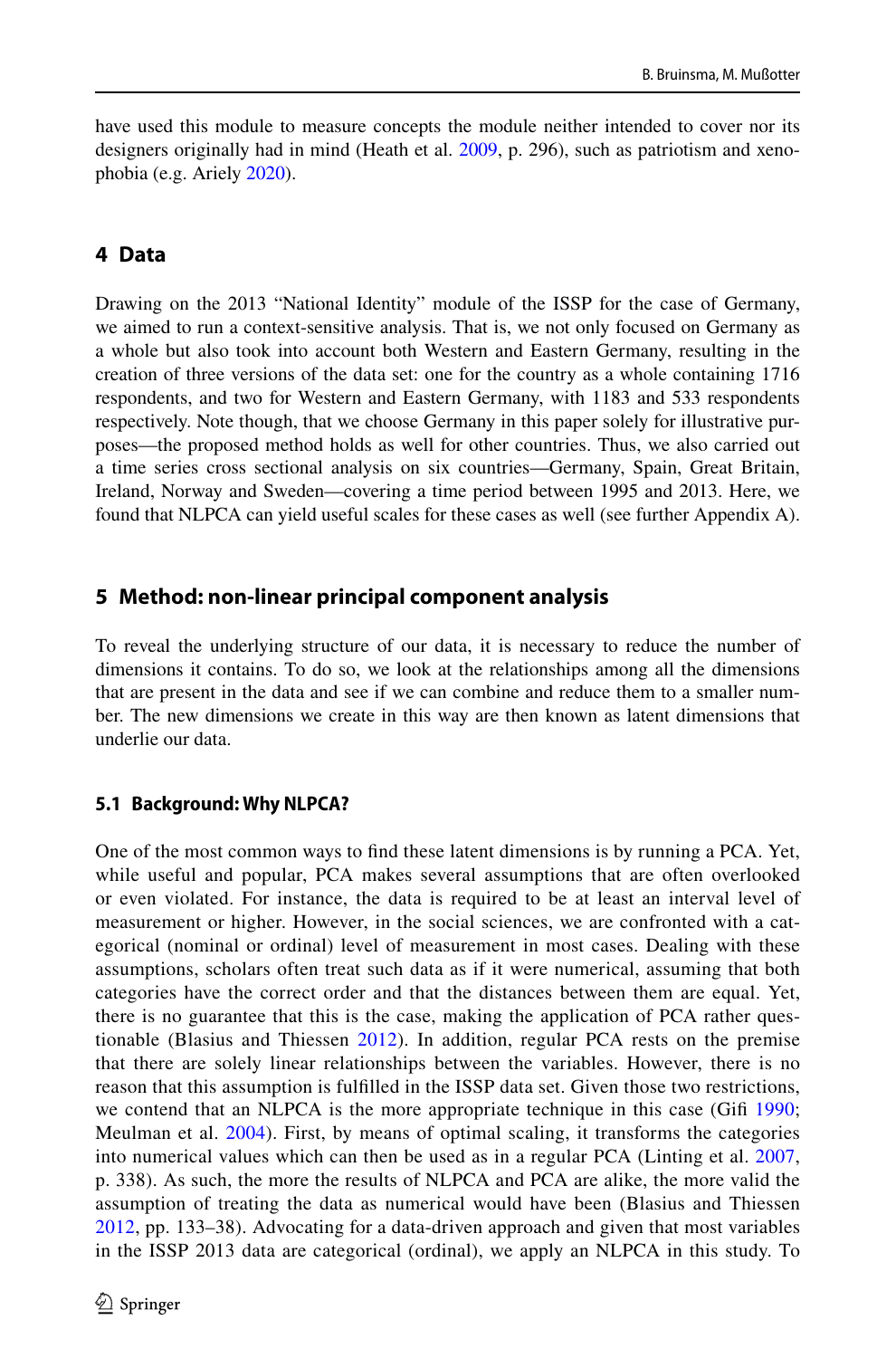<span id="page-9-0"></span>

| <b>Table 2</b> Variance accounted for<br>(VAF) by each of the dimensions | Country        | Dim 1 | Dim 2 | Dim 3 | Dim 4 | Total |
|--------------------------------------------------------------------------|----------------|-------|-------|-------|-------|-------|
| in percentages                                                           | Germany        | 18.93 | 9.70  | 5.03  | 4.28  | 37.93 |
|                                                                          | Germany (East) | 19.72 | 10.42 | 6.11  | 4.45  | 40.69 |
|                                                                          | Germany (West) | 18.86 | 9.12  | 5.51  | 4.40  | 37.69 |

Values calculated by the division of the eigenvalue of the dimension by the total number of variables

do so, we will use the SPSS CATEGORIES module, which is based on the work of Gif ([1990\)](#page-17-25). As such, it aims to minimize a restricted loss function using an alternating least squares (ALS) algorithm to find the optimal scores.

### **5.2 Application**

Applying NLPCA, we followed the guidelines set out by Linting and van der Kooij [\(2012](#page-18-25)) that cover the number of dimensions, the removal of outliers and missing data, the level of measurement, and eventual rotation. We now discuss each of these in turn.

### **5.2.1 Dimensions**

Unlike in PCA, we have to set the number of dimensions we wish to extract in advance, as the solutions in NLPCA are not nested (Linting et al. [2007](#page-18-24)). In doing this, we ran an NLPCA eight times, starting with a single dimension and increasing this number by 1 with each iteration. We then compared the scree-plots that resulted from this and looked at which number of dimensions we most often saw as an "elbow". Here, we found that this happened in all three instances at four dimensions. We then looked at the variance accounted for (VAF) to see what part of the variance these dimensions explain (Table [2\)](#page-9-0). In each case, the frst dimension handled around half of the total variance explained—around 20%. The second dimension then captured a further quarter, and the third and fourth dimensions together captured another quarter. In total, the four dimensions explained 37.93% of the variance for Germany as a whole, 40.69% for Eastern Germany and 37.69% for Western Germany.

### **5.2.2 Outliers and missing data**

Removing outliers, we took the standardized component scores for each of the respondents and eliminated those that were higher than 3 or lower than−3. In all three data sets, there were only several cases in which this was necessary. In most cases, this was a result of a too high degree of missingness or of the respondent giving the same response to all the items. Checking for missing data, we used the "passive" option available for NLPCA. This option made the algorithm use an observation if it had a value on a variable and ignore it if it did not. This is possible as NLPCA is not based on a correlation matrix but on the data itself.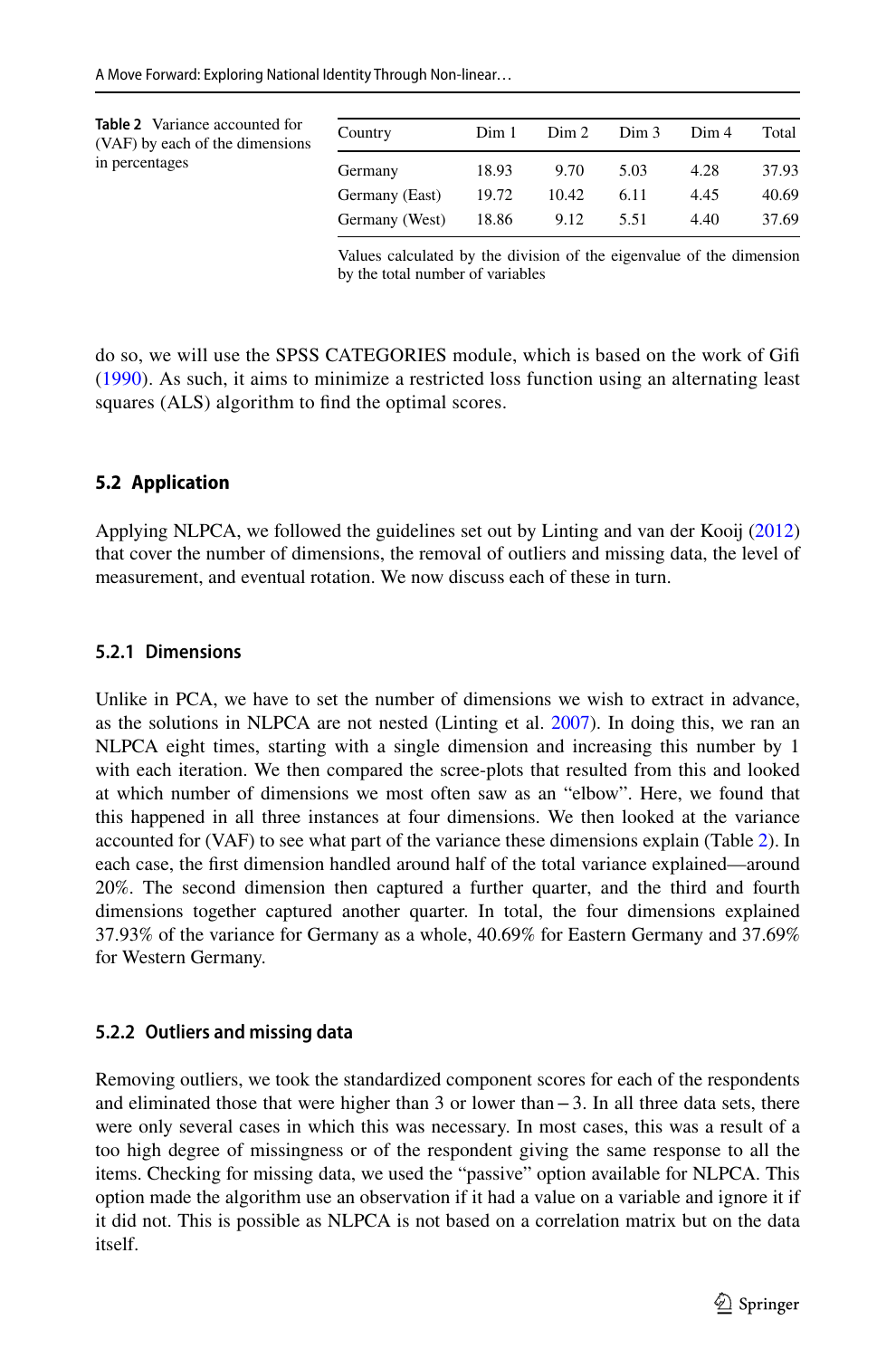<span id="page-10-0"></span>

| <b>Table 3</b> Correlations between<br>each of the dimensions |   | Germany |                      | Germany (East) |              | Germany (West) |                       |              |                      |  |
|---------------------------------------------------------------|---|---------|----------------------|----------------|--------------|----------------|-----------------------|--------------|----------------------|--|
|                                                               |   |         |                      | $\mathcal{E}$  |              | 2 3            |                       |              |                      |  |
|                                                               |   | 0.06    |                      |                | 0.06         |                |                       | 0.07         |                      |  |
|                                                               |   | 0.03    | 0.02                 |                | $-0.11$ 0.09 |                |                       | $-0.01$ 0.01 |                      |  |
|                                                               | 4 |         | $0.26$ $0.35$ $0.00$ |                |              |                | $0.33$ $0.31$ $-0.05$ |              | $0.26$ $0.31$ $0.01$ |  |

#### **5.2.3 Level of measurement**

As NLPCA is able to work with any measurement level of data, we frst had to establish the measurement level of the variables in our data by plotting their original categories against their optimal scores. In the resulting transformation graphs, the data is at least ordinal if it shows a monotonic non-linear pattern. If not, this indicates that the data is most likely of a nominal level. This most often showed up in the form of plateaus in the graphs—also known as "ties". These occurred when the optimal values were the same for increasing categories. An example of this takes place in item 60 ("Strong patriotic feelings can lead to intolerance in Germany") in the data for Eastern Germany. Here, there were ties for the frst three categories. This indicates that for the respondents, there was no real diference between them. Thus, instead of a fve-point scale, respondents treated the response options in a binary fashion. While individual instances of ties are not a problem, they become one if they occur too often (Blasius and Gower [2005](#page-17-26)). Also, ties are less of a problem if the categories concerned contain only a few of the total number of cases. Here, we found this to be the case in all instances where we found ties. As such, we assumed an ordinal level of measurement for all our variables.

### **5.2.4 Rotation**

Like regular PCA, NLPCA allows for various forms of rotation. Here, we opted for an oblique (oblimin) rotation, as we deemed it likely that the diferent dimensions we would fnd correlated. To justify this assumption, we ran an NLPCA with oblimin rotation and looked at the correlations between the dimensions (Table [3\)](#page-10-0). Here, we found that in all cases there was a moderate correlation between the frst and fourth dimensions (0.26, 0.26 and 0.33) and the fourth and second dimensions (0.35, 0.31 and 0.31). As such, we opted to use the rotation. Doing so also meant that our interpretation would depend on two instead of on a single matrix. Apart from the pattern matrix that holds the loadings, we would also have to interpret the structure matrix that holds the correlations between the variables and the dimensions. From these two matrices, we frst removed all those loadings in the pattern matrix that were  $< 0.4$ . Then, we also removed any values where the corresponding value in the structure matrix was  $< 0.4$ . In cases of cross-loadings, we took that value in the pattern matrix for which the value in the structure matrix was the highest. As such, any remaining cross-loadings were the result of similar values in the structure matrix. For the rest of this paper, we will refer to the values in the pattern matrix only.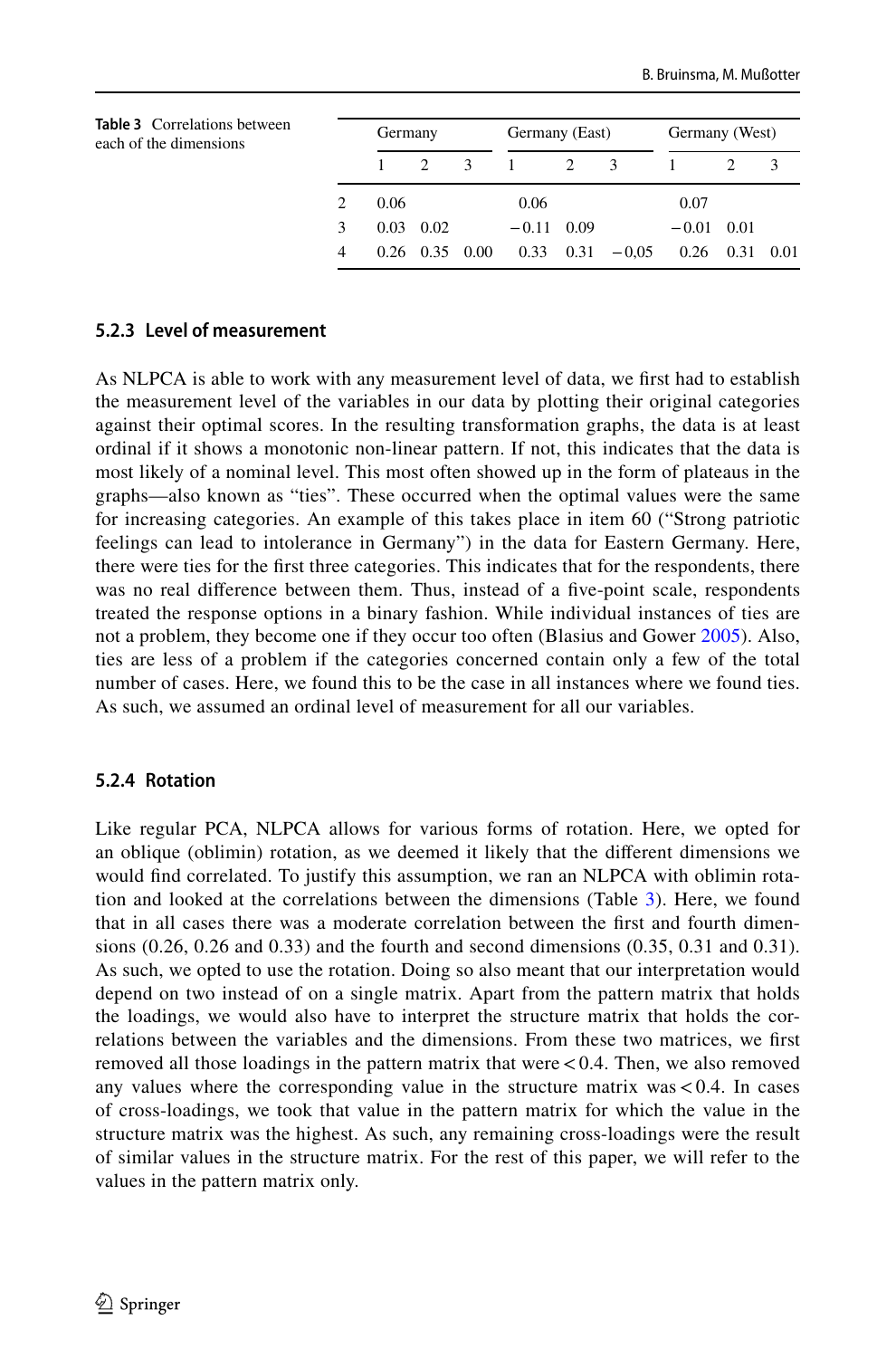| Topic                                         | Item            | Germany                  |                          |                          |                |  |
|-----------------------------------------------|-----------------|--------------------------|--------------------------|--------------------------|----------------|--|
|                                               |                 | $\mathbf{1}$             | $\mathfrak{2}$           | $\mathfrak{Z}$           | $\overline{4}$ |  |
| Identification with "Community"               | V <sub>5</sub>  | $\overline{\phantom{0}}$ |                          |                          | 1.07           |  |
|                                               | V <sub>6</sub>  | $\overline{\phantom{0}}$ |                          |                          | 1.00           |  |
|                                               | V <sub>7</sub>  | $\overline{\phantom{0}}$ |                          |                          | 0.83           |  |
|                                               | V8              | $-0.79$                  |                          |                          |                |  |
| Views on what makes someone truly German      | V9              |                          |                          |                          | 0.87           |  |
|                                               | V10             | $\overline{\phantom{0}}$ |                          |                          | 0.95           |  |
|                                               | V11             | $\overline{\phantom{0}}$ |                          |                          | 0.95           |  |
|                                               | V12             | $\overline{\phantom{0}}$ |                          |                          | 1.00           |  |
|                                               | V13             |                          |                          |                          | 0.77           |  |
|                                               | V14             |                          |                          |                          | 0.93           |  |
|                                               | V15             | $\overline{\phantom{0}}$ |                          |                          | 0.95           |  |
|                                               | V16             | $\overline{\phantom{0}}$ |                          | $\overline{a}$           | 0.77           |  |
| Comparative support for own nation            | V17             | $\overline{a}$           |                          | $\overline{a}$           | 0.84           |  |
|                                               | V18             | $\overline{a}$           | $\overline{a}$           | 0.90                     |                |  |
|                                               | ${\rm V19}$     | $\overline{\phantom{0}}$ | 0.64                     |                          |                |  |
|                                               | V20             | $\overline{\phantom{0}}$ | 0.70                     |                          |                |  |
|                                               | V21             | 0.65                     | $\overline{\phantom{0}}$ |                          |                |  |
| Proud of aspects of national life             | V22             | $\overline{\phantom{0}}$ | 0.67                     | $\overline{a}$           |                |  |
|                                               | V23             | $\overline{\phantom{0}}$ | $\overline{\phantom{0}}$ | 0.88                     |                |  |
|                                               | V24             | $\overline{\phantom{0}}$ | $\overline{a}$           | 0.85                     |                |  |
|                                               | ${\rm V}25$     | $\overline{\phantom{0}}$ | 0.87                     |                          |                |  |
|                                               | V26             | $\overline{\phantom{0}}$ | 0.97                     |                          |                |  |
|                                               | V27             | $\overline{a}$           | 0.95                     | $\overline{\phantom{0}}$ |                |  |
|                                               | V28             | -                        | 0.96                     |                          |                |  |
|                                               | ${\rm V29}$     |                          | 0.98                     |                          |                |  |
|                                               | ${\rm V30}$     |                          | 0.89                     |                          |                |  |
|                                               | V31             | $\overline{\phantom{0}}$ | 0.97                     |                          |                |  |
|                                               | V32             | $\overline{\phantom{0}}$ | 0.93                     |                          |                |  |
|                                               | V33             | $\overline{a}$           | 0.80                     |                          |                |  |
|                                               | V34             | $\overline{\phantom{0}}$ | 1.01                     |                          |                |  |
|                                               | ${\rm V58}$     | $\qquad \qquad -$        | 0.67                     | $\overline{\phantom{0}}$ |                |  |
| Views on national versus international issues | V35             | 0.85                     |                          |                          |                |  |
|                                               | V36             | $\overline{\phantom{0}}$ | $\overline{\phantom{0}}$ | 0.97                     |                |  |
|                                               | V37             | 0.92                     |                          | -                        |                |  |
|                                               | V40             | 0.76                     |                          | $\qquad \qquad -$        |                |  |
|                                               | V41             | $\qquad \qquad -$        |                          | 0.69                     |                |  |
|                                               | V42             | $-$                      |                          | 0.93                     |                |  |
|                                               | V <sub>43</sub> | 0.96                     |                          | $\overline{\phantom{0}}$ |                |  |
|                                               | V44             | $\overline{\phantom{0}}$ | $\overline{a}$           | 0.75                     | $\equiv$       |  |

#### <span id="page-11-0"></span>**Table 4** Pattern Loadings for Germany after Oblimin rotation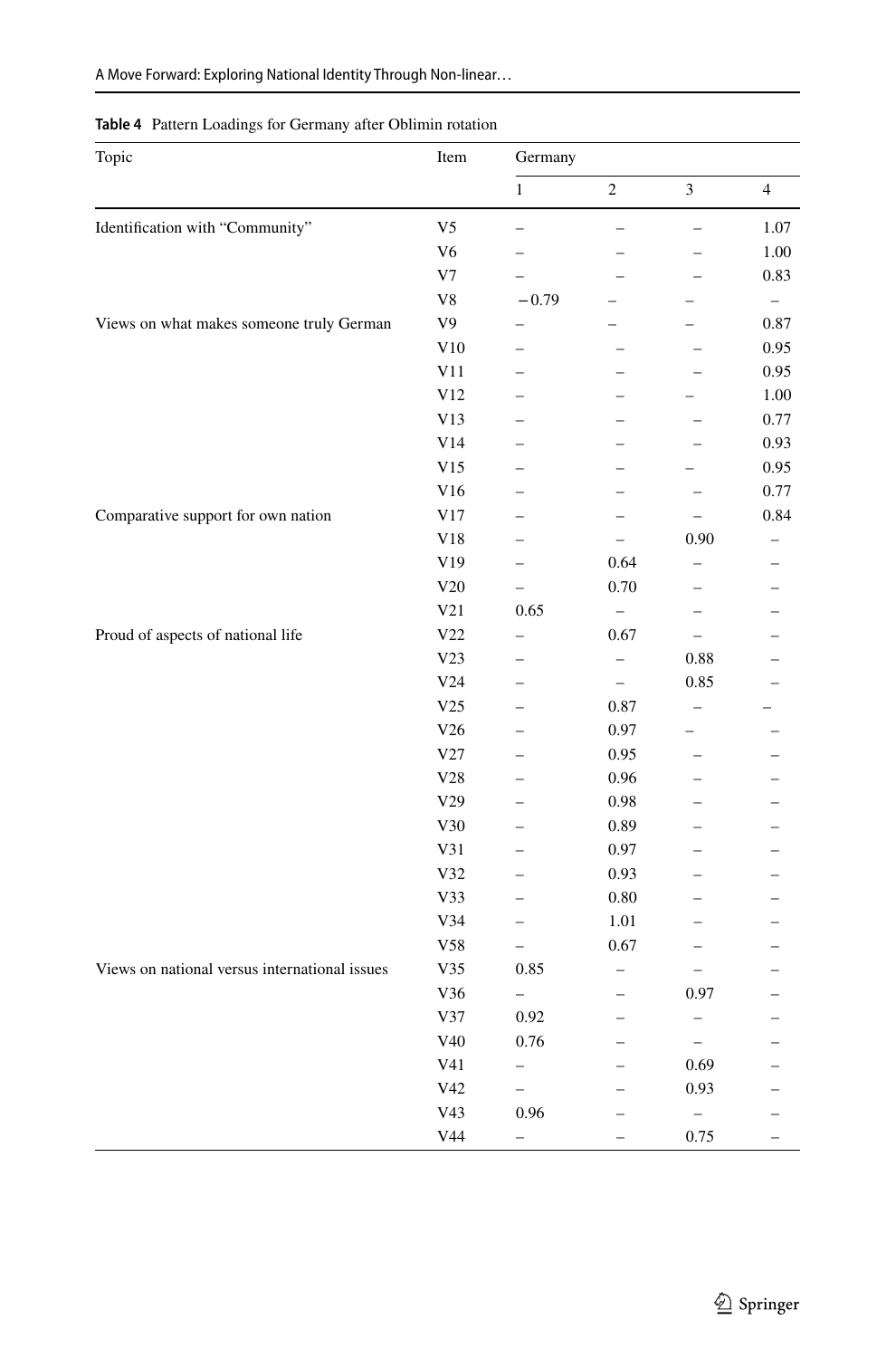| Topic                   | Item            | Germany      |                |                |                |  |
|-------------------------|-----------------|--------------|----------------|----------------|----------------|--|
|                         |                 | $\mathbf{1}$ | $\overline{c}$ | $\overline{3}$ | $\overline{4}$ |  |
| Attitudes to foreigners | V38             | 0.97         |                |                |                |  |
|                         | V39             | 0.83         |                |                |                |  |
|                         | V <sub>45</sub> | $\rm 0.87$   |                |                |                |  |
|                         | V46             | $-0.76$      |                |                |                |  |
|                         | ${\rm V}47$     | $-0.86$      |                |                |                |  |
|                         | ${\rm V48}$     | 0.93         |                |                |                |  |
|                         | V49             | $\!-0.88\!$  |                |                |                |  |
|                         | ${\rm V50}$     | 0.99         |                |                |                |  |
|                         | V51             | $\!-0.88\!$  |                |                |                |  |
|                         | ${\rm V52}$     | $0.97\,$     |                |                |                |  |
|                         | V53             | $-0.75$      |                |                |                |  |
|                         | V54             | 0.89         |                |                |                |  |
|                         | V <sub>55</sub> | $-0.96$      |                |                |                |  |
|                         | V56             | $-0.97$      |                |                |                |  |
|                         | V57             | $-0.91$      |                |                |                |  |
| Patriotism: impact      | V <sub>59</sub> |              | $0.76\,$       |                |                |  |
|                         | V60             |              |                | 0.94           |                |  |
|                         | ${\it V61}$     |              | 0.70           |                |                |  |
|                         | V62             |              |                | 0.89           |                |  |

#### **Table 4** (continued)

### **6 Results**

We now turn to the discussion of the dimensions (Table [4\)](#page-11-0). After running the analysis for each of the three cases, we observed that all shared a similar structure. On the frst dimension, we fnd items related to nationalistic attitudes, such as the belief in the intrinsic superiority of one's nation accompanied by the unconditional allegiance to it (e.g. Kosterman and Fesh-bach [1989](#page-18-14); Blank and Schmidt  $2003$ ; Davidov  $2009$ ; Mußotter  $2021$ ,  $^2$  on the second we find items referring to various aspects of "positive" national pride as well as the attachment that one feels towards their country; on the third dimension we fnd items relating to "negative" national pride and a broad range of cosmopolitan attitudes; on the fourth dimension we fnd items that cover both ascriptive and elective traits one ought to have to be seen by others as

<span id="page-12-0"></span><sup>&</sup>lt;sup>2</sup> This article draws on the most predominant line of research in political psychology, defining nationalism as an uncritical and exclusionary attitude towards the nation which is strongly associated with out-group derogation (e.g. Mummendey et al. [2001;](#page-19-11) Blank and Schmidt [2003](#page-17-12); de Figueiredo and Elkins 2003; Li and Brewer 2004; Huddy and Del Ponte [2019](#page-18-6); Ko and Choi [2021](#page-18-26)).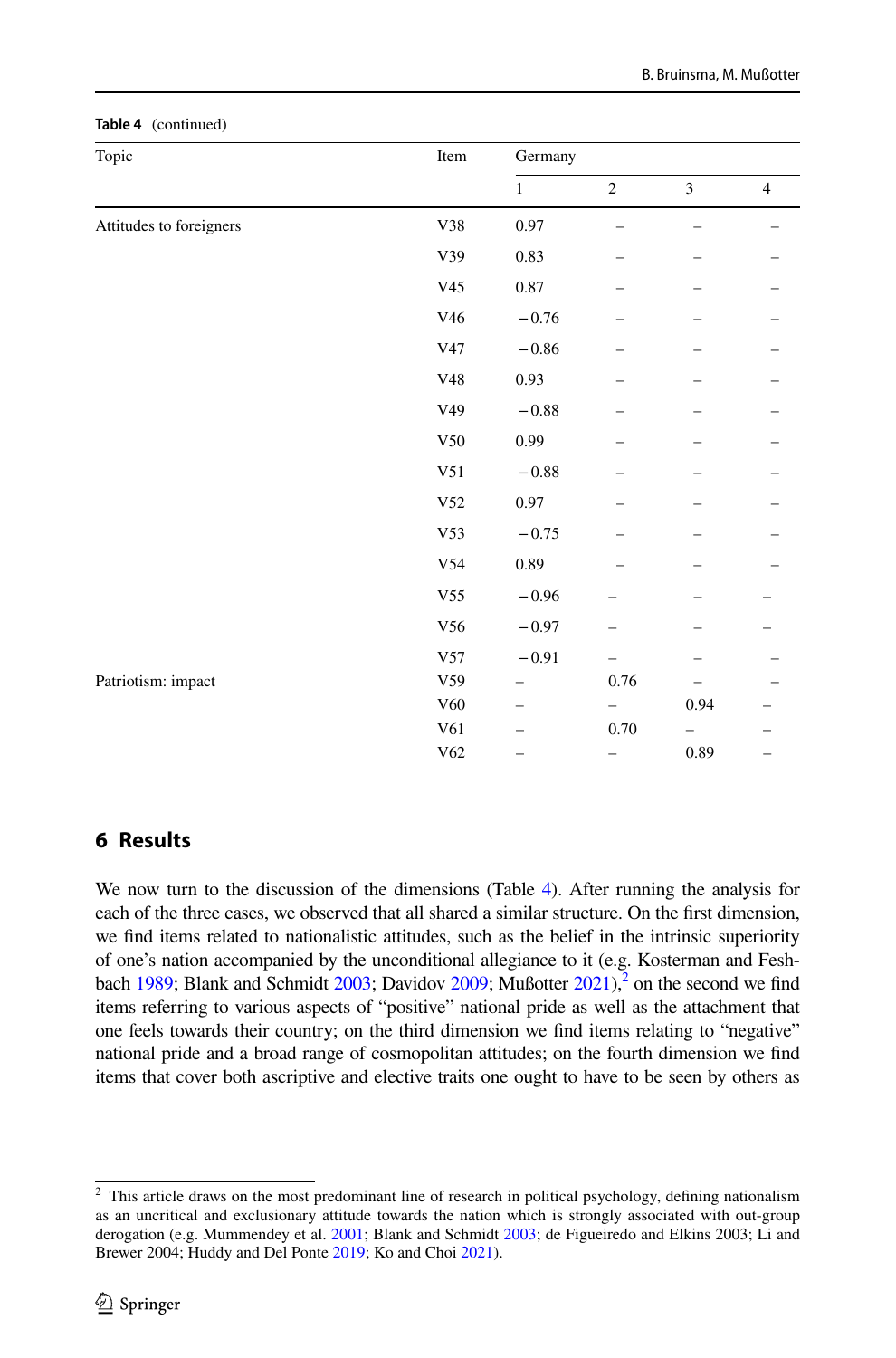a true German. We will now discuss each of these in more depth, referring to the topics to which the items belong in the original codebook, as described by Harkness and Scholz ([1996](#page-18-27)).

As for the frst dimension, we fnd that it contains all the items that relate to attitudes on foreigners and foreign cultural presence and four of the items that relate to international issues. Also, it contains item 8 on how "close" one feels to Europe—suggesting that many respondents relate the idea of Europe to foreign issues—and item 21 ("People should support their country even if the country is in the wrong"). As most items have a formulation that views one's own country as "better" than others, we see this as capturing the chauvinism of the respondent. That this is the frst dimension is of interest, as it is rarely covered by most theories.

The second dimension then captures all except two of the pride items and also items 19 and 20 on whether the country is better than others, and items 59 and 61 on a positive assessment of patriotic feelings. As such, this dimension comes closest to that understanding of national identity taken by the "pride" approach. Note though that this only refers to positive versions of pride and not to its negative equivalents. Thus, the only two "pride" items it does not capture, "I am often less proud of [COUNTRY] than I would like to be" and "The world would be a better place if [COUNTRY NATIONALITY] acknowledged [COUNTRY'S] shortcomings", refer to negative mentions of pride and are captured by the third dimension.

Of particular interest is the third dimension. While it only loads nine items, their loadings are all high, and the VAF of the dimension is roughly equal to that of dimension 4. The best way to interpret this dimension is as a negative version of the second dimension. Thus, where that dimension captured positive feelings toward the nation, this dimension captures those that are negative. As such, it contains the two negative pride items 23 and 24. It also contains those items that favour international solutions over national ones. Thus, it contains item 18 ("There are some things about Germany today that make me feel ashamed of Germany") and item 36 ("For certain problems, like environment pollution, international bodies should have the right to enforce solutions"). Both of these items express scepticism of the nation being able to carry out the solutions by itself, instead of preferring an international solution.

Finally, the fourth dimension bundles both the importance and the closeness approach. Thus, it includes all items from the identifcation category and the items dealing with what makes one a true German. The only exception is item 8 ("How close do you feel to: Europe?"), which loads on the frst dimension.

Looking at both Eastern and Western Germany separately, we fnd that their structures deviate only a little from each other. In Western Germany, item 8 on closeness to Europe now loads with the other closeness items on dimension 4. This suggests that at least here respondents see "Europe" as part of the nation, and not as an international topic. Also in Western Germany, item 53 ("Legal immigrants to Germany who are not citizens should have the same rights as German citizens") is now no longer part of the frst but the third dimension. Thus, respondents relate this item with negative views towards the nation. As for East Germany, we fnd that all but one of the closeness items now load on the second, pride dimension. This suggests that for those respondents the location they currently live in is part of the pride they feel towards their nation.

#### **6.1 Empirical application**

After generating the four scales for Germany, we will now turn to a brief empirical application. In doing this, we seek to show how our scales relate to those currently in use, and especially investigate the relationship between our measures and two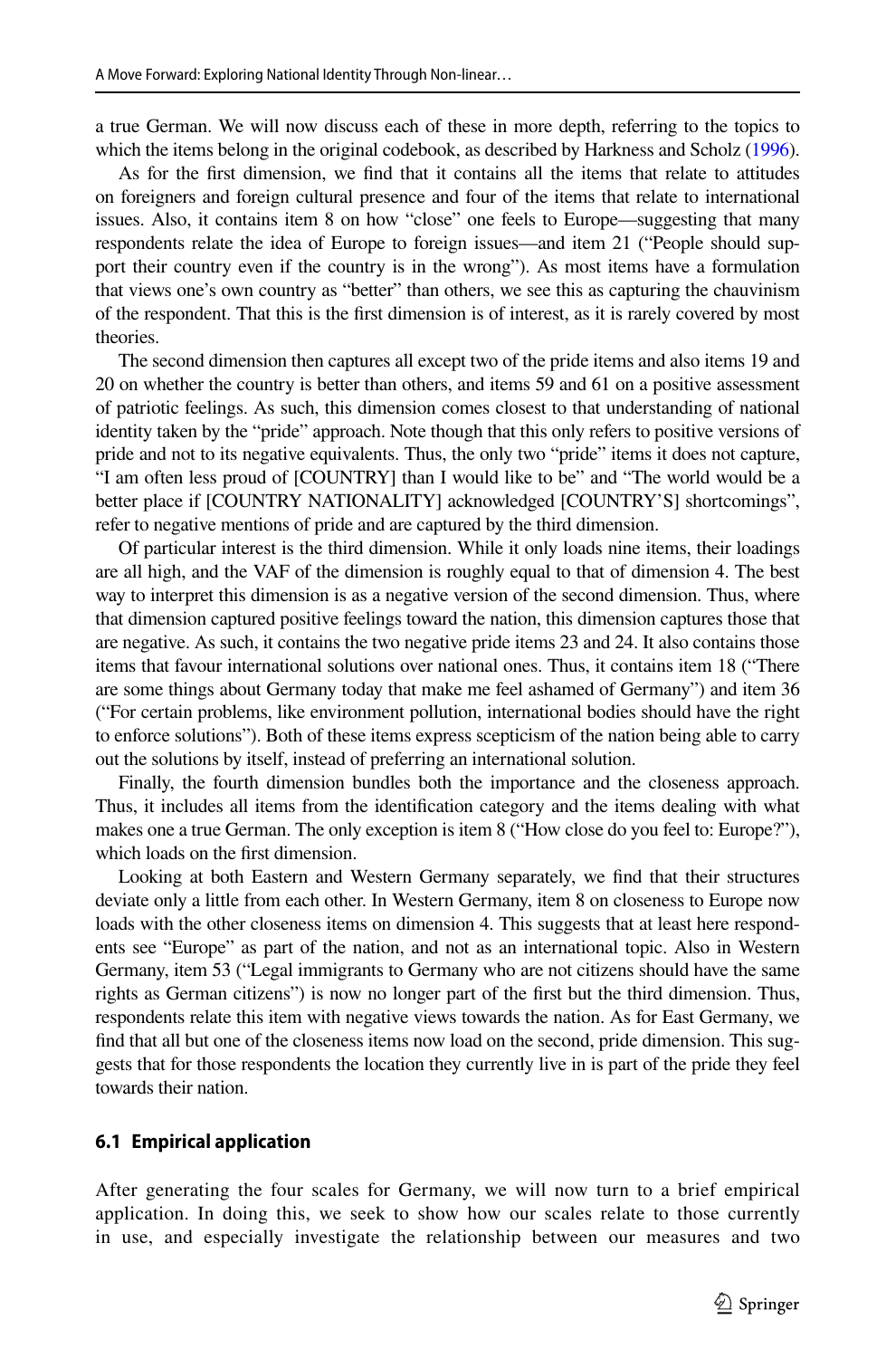| Variable      | Scale 1          | Scale 2          | Scale 3       | Scale 4          |
|---------------|------------------|------------------|---------------|------------------|
| Intercept     | $0.04*(0.02)$    | 0.03(0.02)       | 0.00(0.01)    | $0.02*(0.01)$    |
| Age           | 0.02(0.02)       | $0.00*(0.02)$    | $0.03*(0.02)$ | $0.14***(0.01)$  |
| Education     | $-0.21***(0.02)$ | $-0.11***(0.02)$ | $-0.02(0.01)$ | $-0.11***(0.01)$ |
| N             | 769              | 876              | 1122          | 1460             |
| $R^{\wedge}2$ | 0.15             | 0.03             | 0.01          | 0.12             |

<span id="page-14-0"></span>**Table 5** Standardised regression values for the models for each of the four scales

Standard errors are in parentheses. \*p<.10, \*\*p<.05, \*\*\*p<.01

socio-demographic variables, that are both widely considered as the main predictors: age and the level of education of the respondent (e.g. Theiss-Morse [2009](#page-19-1)).

Previous scholarship has largely substantiated that higher levels of education are more likely to be associated to lower levels of national identity (e.g. Theiss-Morse [2009](#page-19-1); Kunovich [2009;](#page-18-2) Huddy and Khatib [2007](#page-18-1); Bekhuis et al. [2014;](#page-17-27) Gustavsson and Stendahl [2020;](#page-18-5) for a more diferentiated view see Huddy and Del Ponte [2019\)](#page-18-6). Given this evidence, the following hypothesis is tested:

H1: The higher the level of education of the respondent, the lower the level of national identity.

Likewise, there is strong evidence that older people are more likely to display higher levels of national identity than younger people (e.g. Theiss-Morse [2009](#page-19-1); Kunovich [2009](#page-18-2); Huddy and Khatib [2007;](#page-18-1) Bekhuis et al. [2014;](#page-17-27) Huddy and Del Ponte [2019](#page-18-6); Hierro and Rico [2019](#page-18-17); Gustavsson and Stendahl [2020\)](#page-18-5). Thus, the following hypothesis is tested:

H2: The older the respondent, the higher the level of national identity.

For both cases, we measure the level of identity as the position on the additive scale created by each of the four sets of items. Besides, for age, we use the age of the respondent as given by themselves, and for education their years of schooling. Here, the average age was 49.3 (sd = 17.6) and the years of schooling 12.4 (sd =  $3.8$ ). In order to test both hypotheses, we run a simple additive model in which we regress the age and years of education of the respondent on each of the scales. Table [5](#page-14-0) shows the standardised coefficients of this analysis. Note that the way we constructed the scales means that higher values stand for a higher degree of national identity.

Concerning education, we fnd signifcant correlations for Scales 1, 2, and 4, consistent with hypothesis 1. In contrast, the Scale 3 capturing negative feelings towards the nation, does not empirically support the hypothesis. We fnd that Scale 4, targeting both importance and closeness items, is the only one empirically substantiating hypothesis 2, showing that a higher age corresponds with a higher level of national identity. As such, for both cases, while there are correlations, they are not equal across the board.

At this point, the diferences between the scales displayed bolster our main claim and thus the need to treat the construction of national identity scales with caution. That is, a diferent combination of items and thus a diferent operationalization of this construct implies the potential to reject or empirically support a relationship without the underlying facts changing. Also, it shows that relationships scholars considered as a solid empirical fnding in the feld of national identity as a whole, may only hold for parts of it, highlighting the limitations inherent in the scales employed. Therefore, it is reasonable to assume that NLPCA can lead one to gain a better and more nuanced understanding of the nature of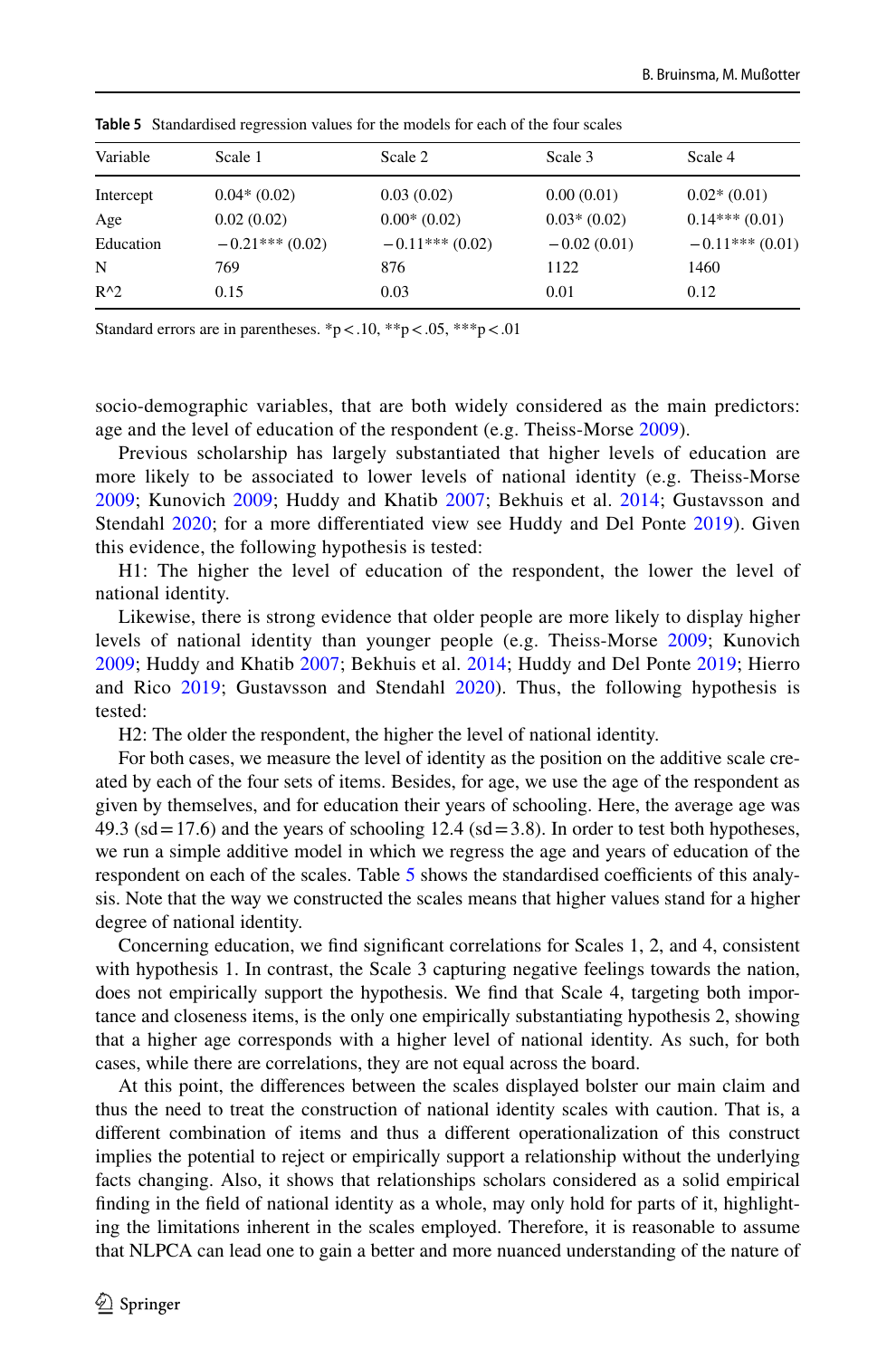national identity as a whole and its relationship with various socio-demographic variables in particular.

### **7 Discussion**

In this article, we introduced a novel data-driven approach to better study the complexity of national identity that has not been applied yet in this feld. Going beyond existing studies that tended to neglect the multidimensionality of the concept and thus focus on a limited part of it, we opted for a method that "fnds" all the underlying dimensions within the data and thus better reveals the complexity of the concept under investigation. Using NLPCA, we yielded four distinct underlying elements that national identity consists of: nationalistic attitudes, national pride and attachment, cosmopolitan beliefs, and membership criteria defning national belonging. Put diferently, one can safely conclude that national identity is the overarching dimension of these related, yet distinct aspects all revolving around the same point of reference—the nation. Adopting this approach, we contributed to the growing empirical scholarship on national identity in three ways: arguing for a data-driven method that has not been applied yet to this feld, using the full data set instead of just a few items, and contributing to the understanding of national identity in Germany, a case that has not yet been covered at large.

Exploring national identity by running an NLPCA, we contributed to addressing the challenges by which the extant empirical scholarship is marked. Despite all the remarkable advantages, existing studies, mainly theory driven, are limited as they measure only one aspect of national identity, focusing on pride, closeness, or membership criteria defning national belonging. Applying NLCPA, this investigation is distinct from these approaches as it relies on a data-driven method that seeks to fnd all of the underlying patterns in the data. Allowing for non-linear relations between the variables and dealing with both ordinal and nominal data, NLPCA has two crucial advantages in contrast to other methods such as PCA that are commonly used in empirical scholarship on national identity.

Fully acknowledging the multidimensionality of national identity, we decided to integrate all the items contained in the National Identity module of the ISSP and not just a few, as is commonly done in current scholarship. By including all the items of the ISSP battery, we were able to provide a more complete picture of the data. In addition, we did not come across any inherent data problems in generating additive scales from the items instead of using only a single item. Yielding a four-dimensional structure, we were able to empirically approach this complexity by employing NLCPA.

Concerning our single-case analysis, we found only limited diferences between Eastern and Western Germany, making the perceived East–West divide less signifcant. As a result, it is reasonable to conclude that both parts share a relatively similar understanding of what national identity is made up of.

Apart from these strengths, there are also some limitations of this data-driven approach that need to be mentioned. As Benoit and Laver ([2012\)](#page-17-28) note, the results of an inductive analysis are often confusing. In addition, when applying NLPCA, scholars need to make many small (and seemingly arbitrary) decisions, i.e. when to include a variable as either ordinal or nominal, or whether or what criteria to maintain when dealing with outliers. As Gelman and Loken ([2014\)](#page-17-29) warn, taking such decisions can easily lead to getting lost in a "garden of forked paths" where multiple small decisions can lead to widely diferent outcomes. As such, it is important to be aware of the potential efects of each of the decisions,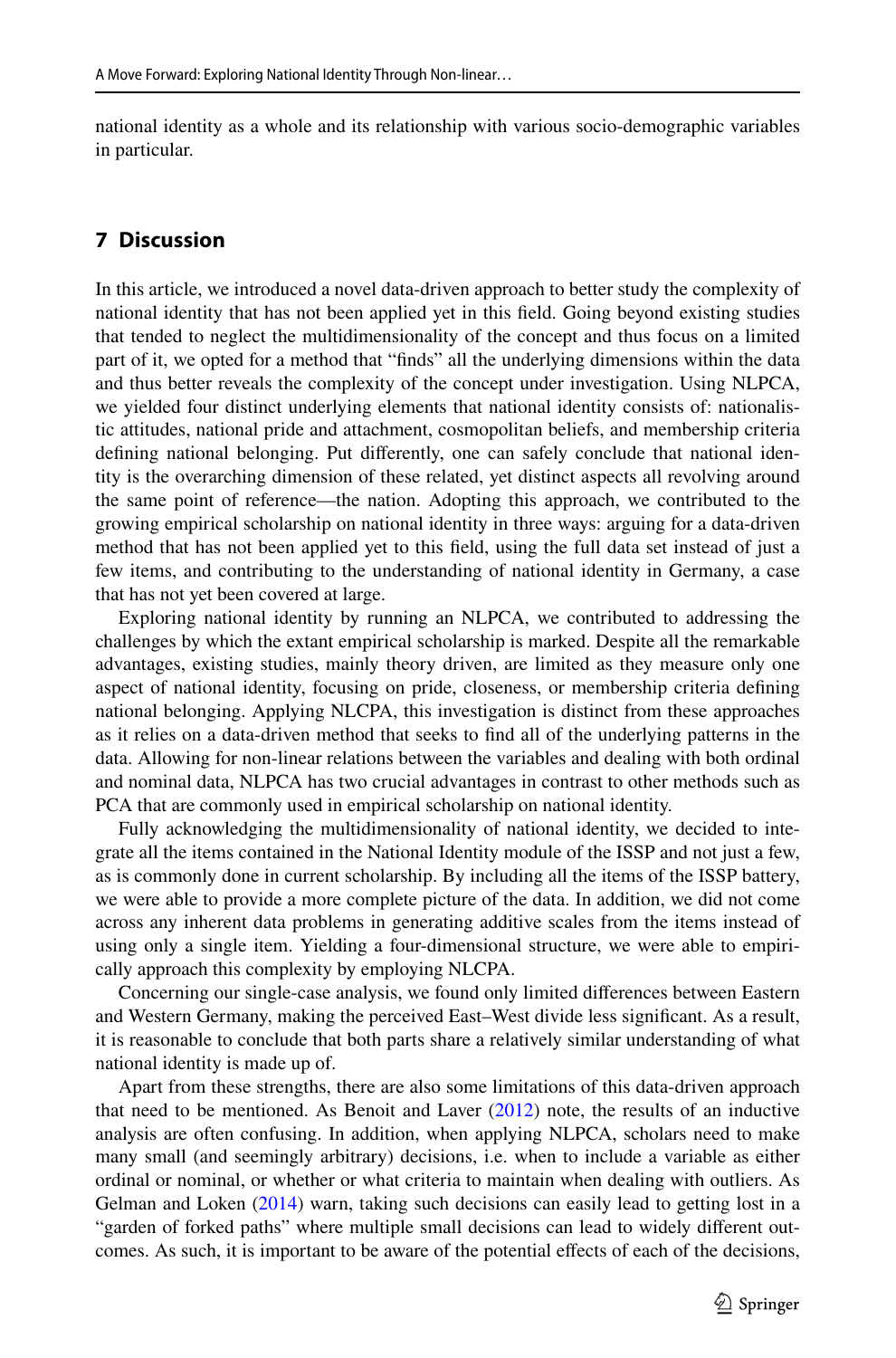as well as to provide reasoning why it is taken. This is especially relevant when one cannot be sure about the underlying quality of the data. While for our case, we deem the quality of the ISSP data to be good enough to build scales from, we are well aware of the criticisms that have been raised against it (e.g. Blasius and Thiessen [2012](#page-17-24)). Given that the conclusions that one draws from a data-driven approach are fully dependent on that data, ensuring that the quality of the data is in order is advisable.

Yet, despite these limitations, we believe in the merits of this data-driven approach and close with two recommendations for future research. First, we think that NLPCA can move empirical scholarship on national identity forward. Showing that it can be applied not only for the case of Germany but in other countries such as Great Britain or Spain, we also highlighted the generalizability of this method. Therefore, on a more general note, we call for more refection not only on the way we conceptualise it but also, and in particular, how we measure national identity. Given the multitude of diferent indicators applied in existing accounts, there is a considerable lack or empirical agreement that may warrant reconsideration. Put diferently: if national identity is measured, amongst other things, by love of country, the concept risks losing its meaning in both substantial and empirical terms. Second, given the four diferent dimensions we found, this study highlights the need to conceive of national identity as a multidimensional instead of a unidimensional concept. Thus, we call for using proper methodological approaches that do justice to this complexity.

**Supplementary Information** The online version contains supplementary material available at [https://doi.](https://doi.org/10.1007/s11135-022-01398-6) [org/10.1007/s11135-022-01398-6.](https://doi.org/10.1007/s11135-022-01398-6)

**Author contribtions** All authors contributed to the study conception and design.

**Funding** Open access funding provided by Chalmers University of Technology. This work was supported by the Wallenberg Al, Autonomous Systems and Software Program - Humanities and Society (WASP-HS) funded by the Marianne and Marcus Wallenberg Foundation and the Marcus and Amalia Wallenberg Foundation.

### **Declarations**

**Confict of interest** The authors have no relevant fnancial or non-fnancial interests to disclose.

**Open Access** This article is licensed under a Creative Commons Attribution 4.0 International License, which permits use, sharing, adaptation, distribution and reproduction in any medium or format, as long as you give appropriate credit to the original author(s) and the source, provide a link to the Creative Commons licence, and indicate if changes were made. The images or other third party material in this article are included in the article's Creative Commons licence, unless indicated otherwise in a credit line to the material. If material is not included in the article's Creative Commons licence and your intended use is not permitted by statutory regulation or exceeds the permitted use, you will need to obtain permission directly from the copyright holder. To view a copy of this licence, visit [http://creativecommons.org/licenses/by/4.0/.](http://creativecommons.org/licenses/by/4.0/)

### **References**

- <span id="page-16-1"></span>Abdelal, R., Herrera, Y., Johnston, A., McDermott, R.: Identity as a variable. Perspect. Polit. **4**, 695–707 (2006)
- <span id="page-16-2"></span>Alemán, J., Woods, D.: Inductive constructivism and national identities: letting the data speak. Nations Natl. **24**, 1023–1045 (2018)

<span id="page-16-0"></span>Ariely, G.: Constitutional patriotism, liberal nationalism and membership in the nation: an empirical assessment. Acta Politica. **46**, 294–319 (2011)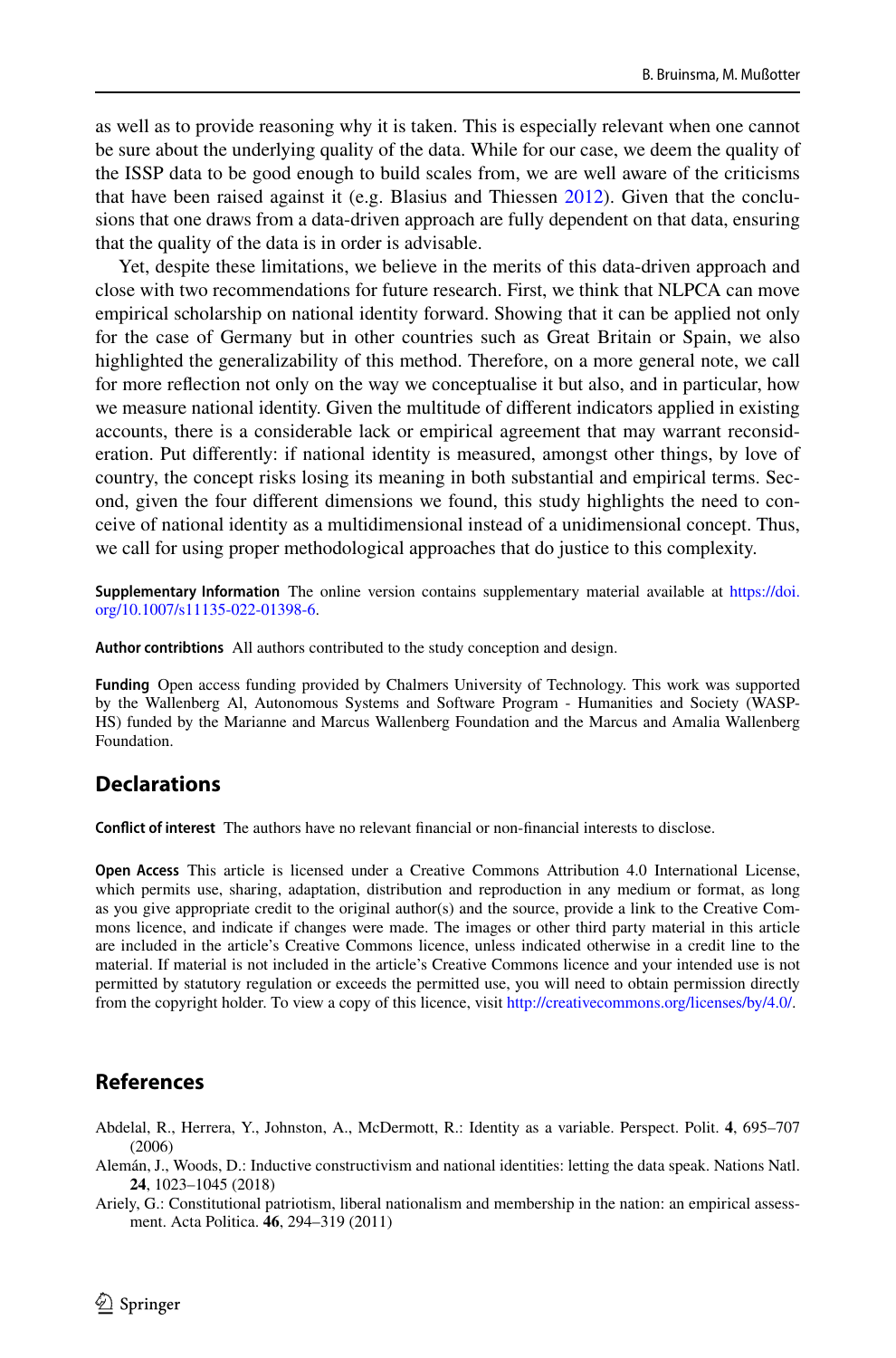- <span id="page-17-0"></span>Ariely, G.: The nexus between globalization and ethnic identity: a view from below. Ethnicities **19**, 763–783 (2019)
- <span id="page-17-1"></span>Ariely, G.: Measuring dimensions of national identity across countries: theoretical and methodological refections. Natl. Identities. **22**, 265–282 (2020)
- <span id="page-17-3"></span>Ariely, G., Davidov, E.: Assessment of measurement equivalence with cross-national and longitudinal surveys in political science. Eur. Political Sci. **11**, 363–377 (2012)
- <span id="page-17-27"></span>Bekhuis, H., Lubbers, M., Verkuyten, M.: How education moderates the relation between globalization and nationalist attitudes. Int. J. Public Opin. Res. **26**, 487–500 (2014)
- <span id="page-17-28"></span>Benoit, K., Laver, M.: The dimensionality of political space: epistemological and methodological considerations. Eur. Union Polit. **13**, 194–218 (2012)
- <span id="page-17-7"></span>Berg, L., Hjerm, M.: National identity and political trust. Perspect. Eur. Polit. Soc. **11**, 390–407 (2010)
- <span id="page-17-21"></span>Billig, M.: Banal nationalism. Sage, London (1995)
- <span id="page-17-12"></span>Blank, T., Schmidt, P.: National identity in a united Germany: nationalism or patriotism? An empirical test with representative data. Polit. Psychol. **24**, 289–312 (2003)
- <span id="page-17-26"></span>Blasius, J., Gower, J.: Multivariate prediction with nonlinear principal components analysis: application. Qual. Quant. **39**, 373–390 (2005)
- <span id="page-17-24"></span>Blasius, J., Thiessen, V.: Assessing the Quality of Survey Data. Sage, London (2012)
- <span id="page-17-2"></span>Bochsler, D., Green, E., Jenne, E., Mylonas, H., Wimmer, A.: Exchange on the quantitative measurement of ethnic and national identity. Nations Natl. **27**, 22–40 (2021)
- <span id="page-17-20"></span>Bonikowski, B.: Nationhood as cultural repertoire: Collective identities and political attitudes in France and Germany. In: Skey, M., Antonsich, M. (eds.) Everyday nationhood, pp. 147–174. Palgrave Macmillan, London (2017)
- <span id="page-17-16"></span>Bostock, W.W.M., Smith, G.W.: On measuring national identity. Soc. Sci. J. **4**, 1–6 (2001)
- <span id="page-17-10"></span>Brubaker, R.: Citizenship and nationhood in France and Germany. Harvard University Press, Cambridge, MA (1992)
- <span id="page-17-11"></span>Brubaker, R.: Ethnicity without groups: Cambridge. Harvard University Press, MA (2004)
- <span id="page-17-4"></span>Carey, S.: Undivided loyalties: Is national identity an obstacle to European integration? Eur Union Poli. **3**, 387–413 (2002)
- <span id="page-17-17"></span>Citrin, J., Sears, D.O.: American identity and the politics of multiculturalism. Cambridge University Press, Cambridge (2014)
- <span id="page-17-15"></span>Choi, S.Y., Abel, M., Siqi-Liu, A., Umanath, S.: National identity can be comprised of more than pride: evidence from collective memories of Americans and Germans. J. Appl. Res. Mem. Cogn. **10**, 117– 130 (2021)
- <span id="page-17-18"></span>Choi, S.W.: Leader nationalism, ethnic identity, and terrorist violence. Br. J. Polit. Sci. (2021). [https://](https://doi.org/10.1017/S0007123421000144) [doi.org/10.1017/S0007123421000144](https://doi.org/10.1017/S0007123421000144)
- <span id="page-17-22"></span>Choi, S.W.: Nationalism and withdrawals from intergovernmental organisations: connecting theory and data. Rev. Int. Organ. **17**, 205–215 (2022). <https://doi.org/10.1007/s11558-021-09417-1>
- <span id="page-17-6"></span>Citrin, J., Wong, C., Duf, B.: The meaning of American national identity. In: Ashmore, R., Jussim, L., Wilder, D. (eds.) Social identity, intergroup conflict, and conflict reduction, vol. 3, pp. 71–100. American Psychological Association, Washington, DC (2001)
- <span id="page-17-13"></span>Davidov, E.: Measurement equivalence of nationalism and constructive patriotism in the ISSP: 34 countries in a comparative perspective. Polit. Anal. **17**, 64–82 (2009)
- <span id="page-17-5"></span>Dekker, H., Malova, D., Hoogendorn, S.: Nationalism and its explanations. Polit. Psychol. **24**, 345–376 (2003)
- <span id="page-17-19"></span>Ditlmann, R., Kopf-Beck, J.: The meaning of being German: an inductive approach to national identity. J. Soc. Polit. Psychol. **7**, 423–447 (2019)
- <span id="page-17-14"></span>Elkins, Z., Sides, J.: Can institutions build unity in multiethnic states? Am. Polit. Sci. Rev. **101**, 693–708 (2007)
- <span id="page-17-8"></span>Filsinger, M., Wamsler, S., Erhardt, J., Freitag, M.: National identity and populism: the relationship between conceptions of nationhood and populist attitudes. Nations Natl. **27**, 656–672 (2020)
- <span id="page-17-23"></span>Fleischmann, F., Leszczensky, L., Pink, S.: Identity threat and identity multiplicity among minority youth: longitudinal relations of perceived discrimination with ethnic, religious, and national identifcation in Germany. Br. J. Soc. Psychol. **58**, 971–990 (2019)
- <span id="page-17-9"></span>Gellner, E.: Nations and nationalism. Cornell University Press, Ithaca (1983)
- <span id="page-17-29"></span>Gelman, A., Loken, E.: The statistical crisis in science: data-dependent analysis–a "garden of forking paths"–explains why many statistically signifcant comparisons don't hold up. Am. Sci. **102**, 460– 466 (2014)
- <span id="page-17-25"></span>Gif, A.: Nonlinear multivariate analysis. Wiley, New York (1990)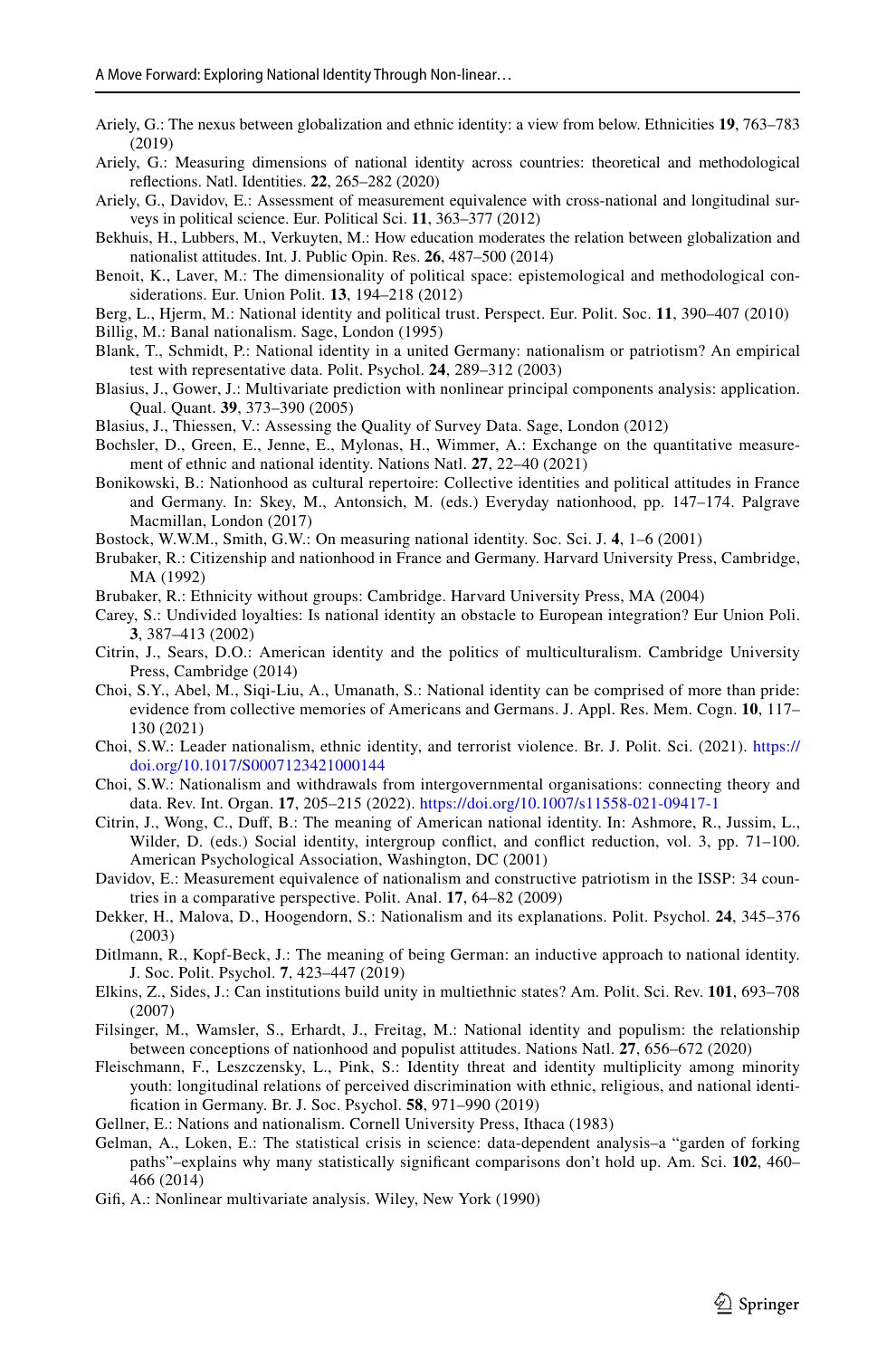- <span id="page-18-5"></span>Gustavsson, G., Stendahl, L.: National identity, a blessing or a curse? The divergent links from national attachment, pride, and chauvinism to social and political trust. Eur. Polit. Sci. Rev. **12**, 449–468 (2020)
- <span id="page-18-10"></span>Ha, S., Jang, S.-J.: National identity, national pride, and happiness: the case of South Korea. Soc. Indic. Res. **121**, 471–482 (2015)
- <span id="page-18-3"></span>Hanson, K., O'Dwyer, E.: Patriotism and nationalism, left and right: a Q-methodology study of American national identity. Polit. Psychol. **40**, 777–795 (2018)
- <span id="page-18-27"></span>Harkness J, Scholz E (1996) ISSP 1995 national identity: ZUMA report on the German study. Working Paper. Vol. 1996/10. ZUMA-Arbeitsbericht. Mannheim: Zentrum für Umfragen, Methoden und Analysen
- <span id="page-18-23"></span>Heath, A., Martin, J., Spreckelsen, T.: Cross-national comparability of survey attitude measures. Int. J. Public Opin. Res. **21**, 293–315 (2009)
- <span id="page-18-18"></span>Helbling, M., Reeskens, T., Wright, M.: The mobilisation of identities: a study on the relationship between elite rhetoric and public opinion on national identity in developed democracies. Nations Natl. **22**, 744– 767 (2016)
- <span id="page-18-0"></span>Hjerm, M.: National identity: a comparison of Sweden, Germany and Australia. J. Ethn. Migr. Stud. **24**, 451–469 (1998)
- <span id="page-18-17"></span>Hierro, M., Rico, G.: Economic crisis and national attitudes: experimental evidence from Spain. Ethn. Racial Stud. **42**, 820–837 (2019)
- <span id="page-18-6"></span>Huddy, L., del Ponte, A.: National identity, pride, and chauvinism—their origins and consequences for globalization attitudes. In: Gustavsson, G., Miller, D. (eds.) Liberal nationalism and its critics: normative and empirical questions. Oxford University Press, Oxford (2019)
- <span id="page-18-1"></span>Huddy, L., Khatib, N.: American patriotism, national identity, and political involvement. Am. J. Polit. Sci. **51**, 63–77 (2007)
- <span id="page-18-22"></span>ISSP Research Group (2015) International Social Survey Programme: National Identity III—ISSP 2013. GESIS Datenarchiv, Köln
- <span id="page-18-19"></span>Johnston, R., Banting, K., Kymlicka, W., Soroka, S.: National identity and support for the welfare state. Can. J. Polit. Sci. **43**, 349–377 (2010)
- <span id="page-18-9"></span>Jones, F.L., Smith, P.: Individual and societal bases of national identity. Eur. Sociol. Rev. **17**, 103–118 (2001)
- <span id="page-18-7"></span>Keane, J.: Nations, nationalism, and citizens in Europe. Int. Soc. Sci. J. **140**, 169–184 (1994)
- <span id="page-18-15"></span>Kemmelmeier, M., Winter, D.G.: Sowing patriotism, but reaping nationalism? Consequences of exposure to the American fag. Polit. Psychol. **29**, 859–879 (2008)
- <span id="page-18-26"></span>Ko, J., Choi, S.W.: Nationalism and immigration control. Nations Natl. **28**, 12–30 (2021). [https://doi.org/10.](https://doi.org/10.1111/nana.12801) [1111/nana.12801](https://doi.org/10.1111/nana.12801)
- <span id="page-18-11"></span>Kohn, H.: The idea of nationalism: a study of its origins and background. Macmillan, New York (1944)
- <span id="page-18-14"></span>Kosterman, R., Feshbach, S.: Toward a measure of patriotic and nationalistic attitudes. Polit. Psychol. **10**, 257–274 (1989)
- <span id="page-18-2"></span>Kunovich, R.: The sources and consequences of national identifcation. Am. Sociol. Rev. **74**, 573–593 (2009)
- <span id="page-18-13"></span>Kuzio, T.: The myth of the civic state: a critical survey of Hans Kohn's framework for understanding nationalism. Ethn. Racial Stud. **25**, 20–39 (2002)
- <span id="page-18-12"></span>Kymlicka, W.: Politics in the vernacular: nationalism, multiculturalism, and citizenship. Oxford University Press, Oxford (2001)
- <span id="page-18-16"></span>Latcheva, R.: Cognitive interviewing and factor-analytic techniques: a mixed method approach to validity of survey items measuring national identity. Qual. Quant. **45**, 1175–1199 (2011)
- <span id="page-18-8"></span>Li, Q., Brewer, M.: What does it mean to be an American? Patriotism, nationalism, and American identity after 9/11. Polit. Psychol. **25**, 727–739 (2004)
- Linting M (2017) Nonparametric inference in nonlinear principal components analysis. Exploration and Beyond. PhD thesis, Leiden: Universiteit Leiden
- <span id="page-18-24"></span>Linting, M., Meulman, J., Groenen, P., van der Kooij, A.: Nonlinear principal components analysis: introduction and application. Psychol. Methods. **12**, 336–358 (2007)
- <span id="page-18-25"></span>Linting, M., van der Kooij, A.: Nonlinear principal components analysis with Catpca: a tutorial. J. Pers. Assess. **94**, 12–25 (2012)
- <span id="page-18-4"></span>Mader, M., Pesthy, M., Schoen, H.: Conceptions of national identity, turnout and party preference: evidence from Germany. Nations Natl. **27**, 638–665 (2020)

<span id="page-18-20"></span>Masella, P.: National identity and ethnic diversity. J. Popul. Econ. **26**, 437–454 (2013)

<span id="page-18-21"></span>Meitinger, K.: What does the general national pride item measure? Insights from web probing. Int. J. Comp. Sociol. **59**, 428–450 (2018)